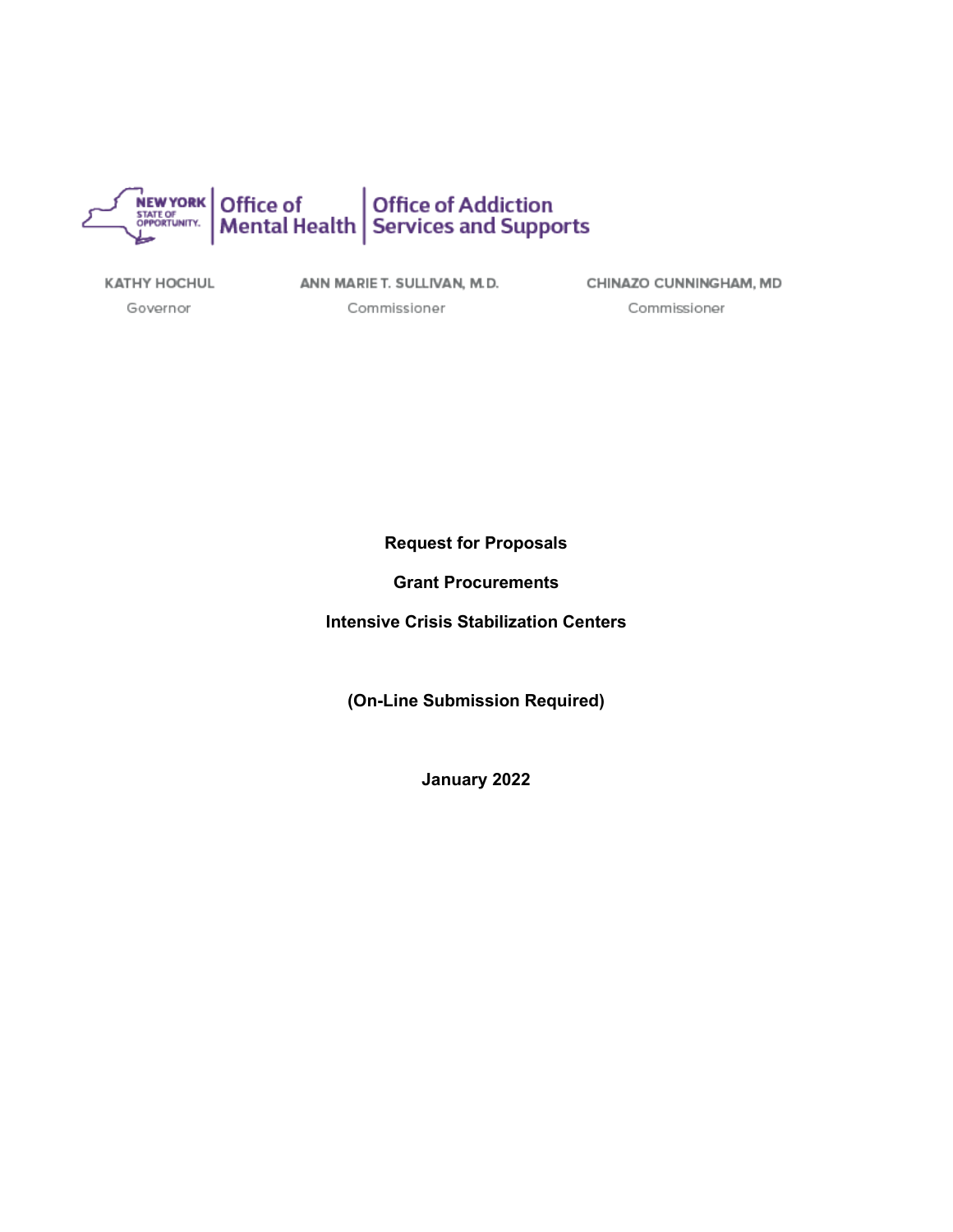# **Table of Contents**

| 1. |                  | <b>Introduction and Background</b>                                                 | 4                                          |
|----|------------------|------------------------------------------------------------------------------------|--------------------------------------------|
|    | 1.1.             | Purpose of the Request for Proposal                                                | 4                                          |
|    | 1.2              | <b>Eligible Population</b>                                                         | $\,6$                                      |
|    | 1.3              | <b>Bidder's Conference</b>                                                         |                                            |
|    |                  | 2. Proposal Submissions                                                            | $\begin{array}{c} 6 \\ 7 \\ 7 \end{array}$ |
|    | 2.1              | Designated Contact/Issuing Officer                                                 |                                            |
|    | 2.2              | Letter of Intent                                                                   | $\overline{7}$                             |
|    | 2.3              | <b>Key Events/Timeline</b>                                                         | $\boldsymbol{7}$                           |
|    | 2.4              | <b>Disposition of Proposals</b>                                                    | $\boldsymbol{7}$                           |
|    | 2.5              | <b>Eligible Agencies</b>                                                           | $\overline{7}$                             |
|    | $2.6\,$          | <b>RFP Questions and Clarifications</b>                                            |                                            |
|    | 2.7              | Addenda to Request for Proposals                                                   | 8889                                       |
|    | 2.8              | <b>Disqualification Factors</b>                                                    |                                            |
|    | 2.9              | <b>Grants Gateway Requirement</b>                                                  |                                            |
|    |                  | 2.10 Instructions for Bid Submission and Required Format                           | $\overline{9}$                             |
|    | 2.11             | How to Submit a Proposal                                                           | 10                                         |
|    |                  | 2.12 Helpful Links                                                                 | 10                                         |
|    | 2.13             | Instructions for completing the Workplan and Objectives in NYS Grants Gateway      |                                            |
|    |                  |                                                                                    | 11                                         |
|    |                  | 3. Administrative Information                                                      | 12                                         |
|    | 3.1              | <b>Reserved Rights</b>                                                             | 12 <sup>2</sup>                            |
|    | 3.2<br>3.3       | Debriefing<br><b>Protests Related to the Solicitation Process</b>                  | 13<br>13                                   |
|    | 3.4              | <b>Term of Contracts</b>                                                           | 13                                         |
|    | 3.5              | Minority and Women Owned Business Enterprises                                      | 14                                         |
|    | 3.6              | Participation Opportunities for New York State Certified Service Disabled Veteran  |                                            |
|    |                  | <b>Owned Business</b>                                                              | 15                                         |
|    | 3.7              | <b>Equal Opportunity Employment</b>                                                | 16                                         |
|    | 3.8              | <b>Sexual Harassment Prevention Certification</b>                                  | 17                                         |
|    | 3.9              | <b>Bid Response</b>                                                                | 17                                         |
|    | 3.10             | Acceptance of Terms and Conditions                                                 | 17                                         |
|    | 3.11             | Freedom of Information Requirements                                                | 17                                         |
|    | 3.12             | NYS and OMH/OASAS Policies                                                         | 17                                         |
|    |                  | 4. Evaluation Factors and Awards                                                   | 18                                         |
|    | 4.1              | <b>Evaluation Criteria</b>                                                         | 18                                         |
|    | 4.2              | <b>Method for Evaluating Proposals</b>                                             | 18                                         |
|    | 4.3              | <b>Process for Awarding Contracts</b>                                              | 19                                         |
|    | 4.3.1            | Initial Awards and Allocations                                                     | 19                                         |
|    |                  | 4.3.2 Contract Termination and Reassignment                                        | 19                                         |
|    | 4.4              | <b>Award Notification</b>                                                          | 19                                         |
|    | 5. Scope of Work |                                                                                    | 19                                         |
|    | 5.1              | Introduction                                                                       | 19                                         |
|    | 5.2              | <b>Objectives and Responsibilities</b>                                             | 20                                         |
|    | 5.3              | Implementation                                                                     | 22                                         |
|    | 5.3.1            | <b>Capital Project Funds</b>                                                       | 24                                         |
|    | 5.4<br>5.5       | Reporting, Quality Improvement, and Utilization Review<br><b>Operating Funding</b> | 24<br>25                                   |
|    |                  |                                                                                    |                                            |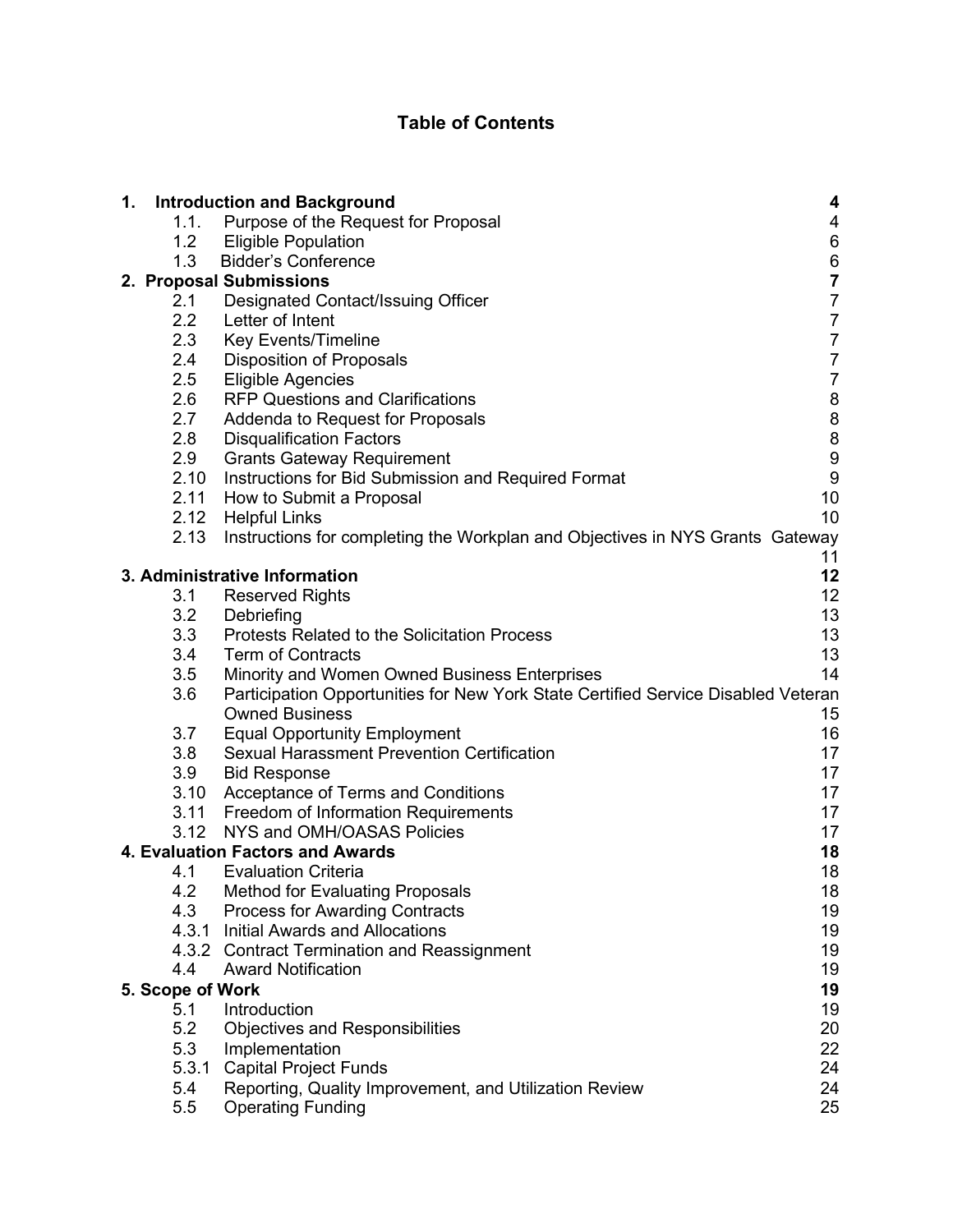| 6. | <b>Proposal Narrative</b> |                                                       | 26 |
|----|---------------------------|-------------------------------------------------------|----|
|    | 6.1                       | Equity                                                | 26 |
|    | 6.2                       | Population                                            | 28 |
|    | 6.3                       | Description of Program                                | 29 |
|    | 6.4                       | Implementation                                        | 30 |
|    |                           | 6.4.1 Capital Project Funds                           | 32 |
|    | 6.5                       | <b>Agency Performance</b>                             | 32 |
|    | 6.6                       | Reporting, Quality Improvement and Utilization Review | 32 |
|    | 6.7                       | <b>Financial Assessment</b>                           | 33 |
|    |                           |                                                       |    |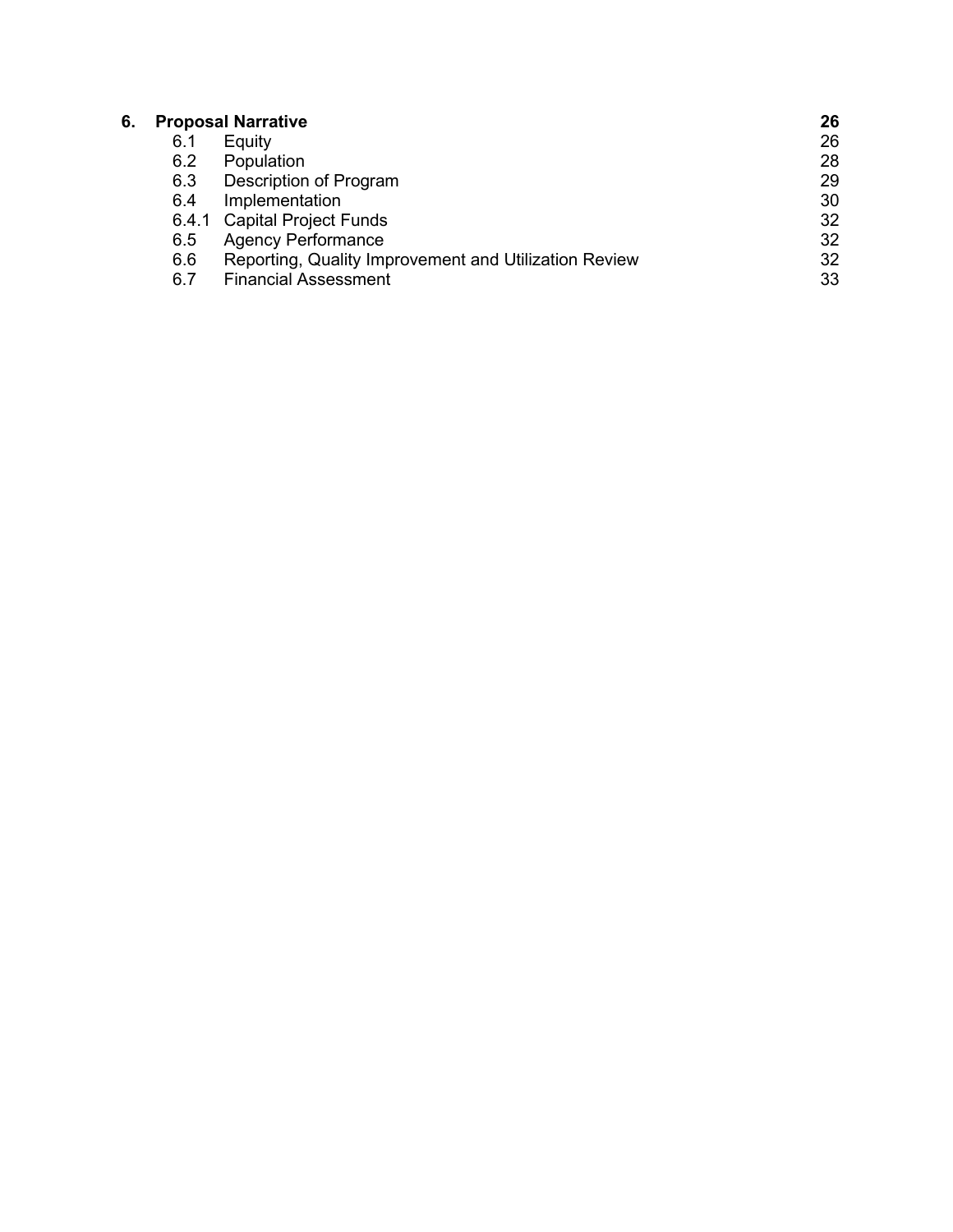## <span id="page-3-0"></span>**1. Introduction and Background**

## <span id="page-3-1"></span>**1.1. Purpose of the Request for Proposal**

The New York State (NYS) Office of Mental Health (OMH) and Office of Addiction Services and Supports (OASAS), hereinafter the Offices, announce the availability of operational funds and state-aid for the development of 12 new Intensive Crisis Stabilization Centers (ICSCs) within the 10 economic development regions. The Offices are seeking to develop 3 Centers within the New York City economic development region and 9 Centers outside of New York City, one in each of the nine economic development regions listed below. It is expected that the ICSCs will have executed contracts by October 2022 and be operational by January 2023. Development of ICSCs will be in accordance with Article 36 of the Mental Hygiene Law (MHL) and the to-be-promulgated regulations of Title 14 NYCRR Part 600, regarding certified Crisis Stabilization Center Programs. NYS MHL Article 36 authorizes Crisis Stabilization Centers to be jointly certified by the NYS Office of Mental Health and the Office of Addiction Services and Supports.

| Region                  | <b>Counties</b>                                                                    |
|-------------------------|------------------------------------------------------------------------------------|
| Capital Region          | Albany, Columbia, Greene, Saratoga, Schenectady,<br>Rensselaer, Warren, Washington |
| <b>Central New York</b> | Cayuga, Cortland, Madison, Onondaga, Oswego                                        |
| <b>Finger Lakes</b>     | Genesee, Livingston, Monroe, Ontario, Orleans, Seneca,<br>Wayne, Wyoming, Yates    |
| Long Island             | Nassau, Suffolk                                                                    |
| Mid-Hudson              | Dutchess, Orange, Putnam, Rockland, Sullivan, Ulster,<br>Westchester               |
| Mohawk Valley           | Fulton, Herkimer, Montgomery, Oneida, Otsego, Schoharie                            |
| New York City           | Bronx, Kings, New York, Richmond, Queens                                           |
| <b>North Country</b>    | Clinton, Essex, Franklin, Hamilton, Jefferson, Lewis, St.<br>Lawrence              |
| Southern Tier           | Broome, Chemung, Chenango, Delaware, Schuyler, Steuben,<br>Tioga, Tompkins         |
| Western New York        | Allegany, Cattaraugus, Chautauqua, Erie, Niagara                                   |

#### **NYS Economic Development Regions**

New York State is developing a comprehensive crisis response system, available to all New Yorkers, regardless of location of residence or ability to pay. This system will emphasize a person-centered continuum of care that enables individuals to enter and exit the system based on need. To this end, OMH and OASAS are committed to the development of increased, enhanced, and connected crisis services across the state composed of a telephonic triage through the implementation of 988, the continued support and development of mobile crisis teams, crisis residential programs, crisis stabilization centers, and other community services and supports.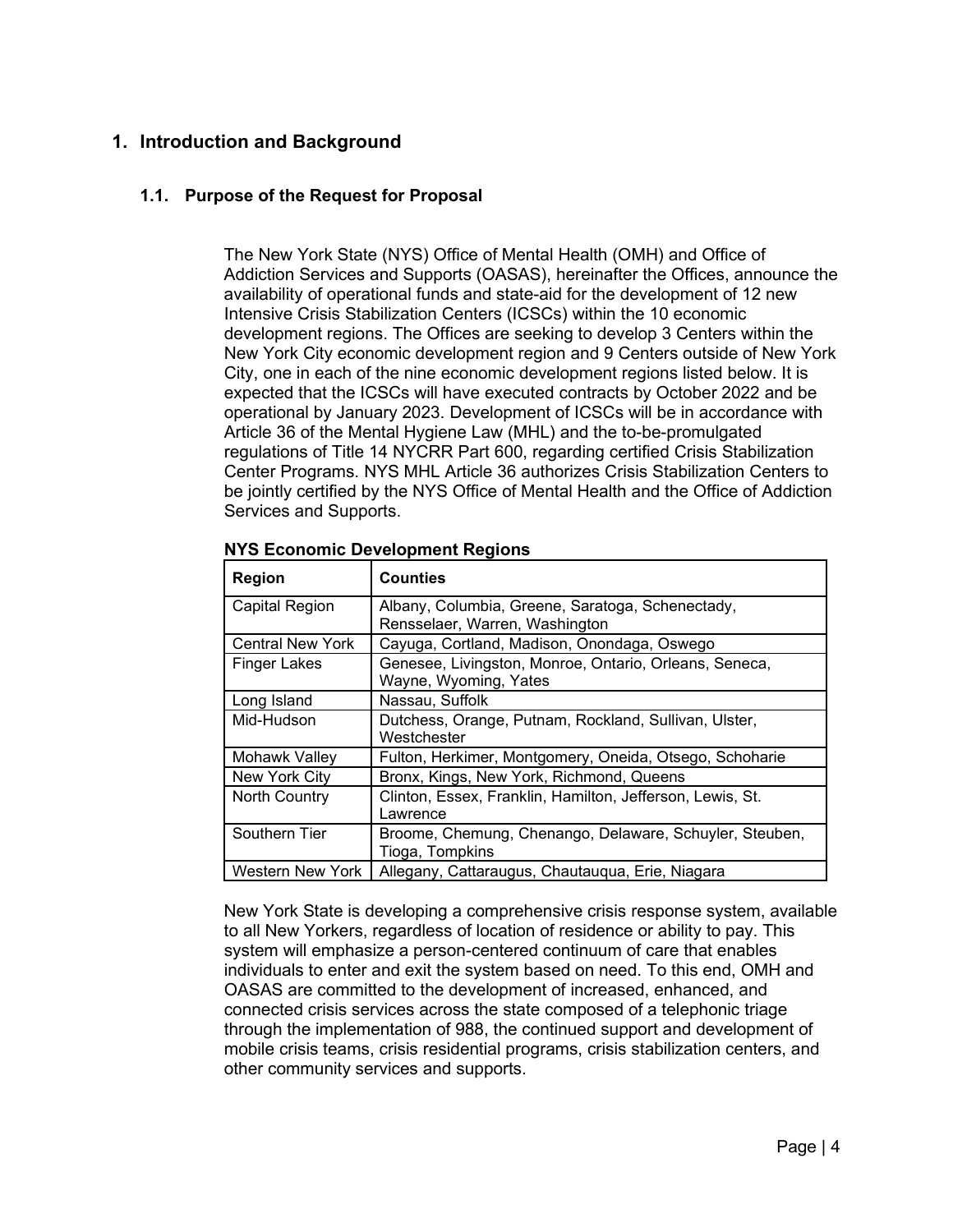There are two types of Crisis Stabilization Centers (CSCs) being developed by OMH and OASAS: Supportive Crisis Stabilization Centers (SCSCs) and ICSCs (ICSCs). This RFP is specific to the development of ICSCs (ICSC).

- **Supportive Crisis Stabilization Centers** means a center that provides support and assistance to individuals with mental health and/or substance use crisis symptoms. Services are for individuals experiencing challenges in daily life that do not pose a likelihood of serious harm. Such challenges may create risk for an escalation of behavioral health symptoms that cannot reasonably be managed in the person's home and/or community environment without on-site supports. SCSCs will provide voluntary services with an emphasis on peer and recovery support. SCSCs will also provide, or contract to provide, behavioral health stabilization services twenty-four hours per day, seven days per week. Recipients may receive services in a SCSC for up to twenty-four hours.
- **Intensive Crisis Stabilization Centers** means a center that provides urgent treatment to individuals experiencing an acute mental health and/or substance use crisis. ICSCs offer all services provided at a SCSC in addition to providing rapid access to services for acute symptoms to assist in diversion from a higher level of care, including medication treatment for management of substance use and mental health symptoms. ICSCs will provide voluntary crisis treatment services, with an emphasis on peer and recovery support, in a safe and therapeutic environment. ICSCs will also provide, or contract to provide, behavioral health stabilization and referral services twenty-four hours per day, seven days per week. Recipients may receive services in an ICSC for up to twenty-four hours.

ICSCs offer walk-in services to all individuals, including adults, children, adolescents, and families, 24/7, 365 days per year. All services are voluntary, person-centered, and trauma-informed, with an emphasis on peer and recoveryoriented support. Centers must ensure services are delivered in a comfortable and welcoming environment by staff from various disciplines, including but not limited to, Peer Specialists and Advocates, Credentialed Alcoholism and Substance Abuse Counselors (CASACs), Licensed Mental Health Professionals, Registered Nurses, Psychiatric Nurse Practitioners, and Psychiatrists. ICSC staff will be culturally competent, understanding and respecting everyone's personal preferences throughout their interactions.

ICSCs should form partnerships with other agencies within the crisis response system, including but not limited to mobile crisis providers, crisis residences, Supportive Crisis Stabilization Centers, law enforcement, EMS, and other community treatment and support services. The development and implementation of CSCs reflect the commitment of the Offices to enhance the development of a comprehensive crisis response system in NYS.

The Offices anticipate Title 14 NYCRR Part 600 will be re-posted for public comment by February 2022. The reposted Crisis Stabilization Program Regulation will be available at the links below. Draft Crisis Stabilization Program Guidance will be released at a later date and will be available using the links below: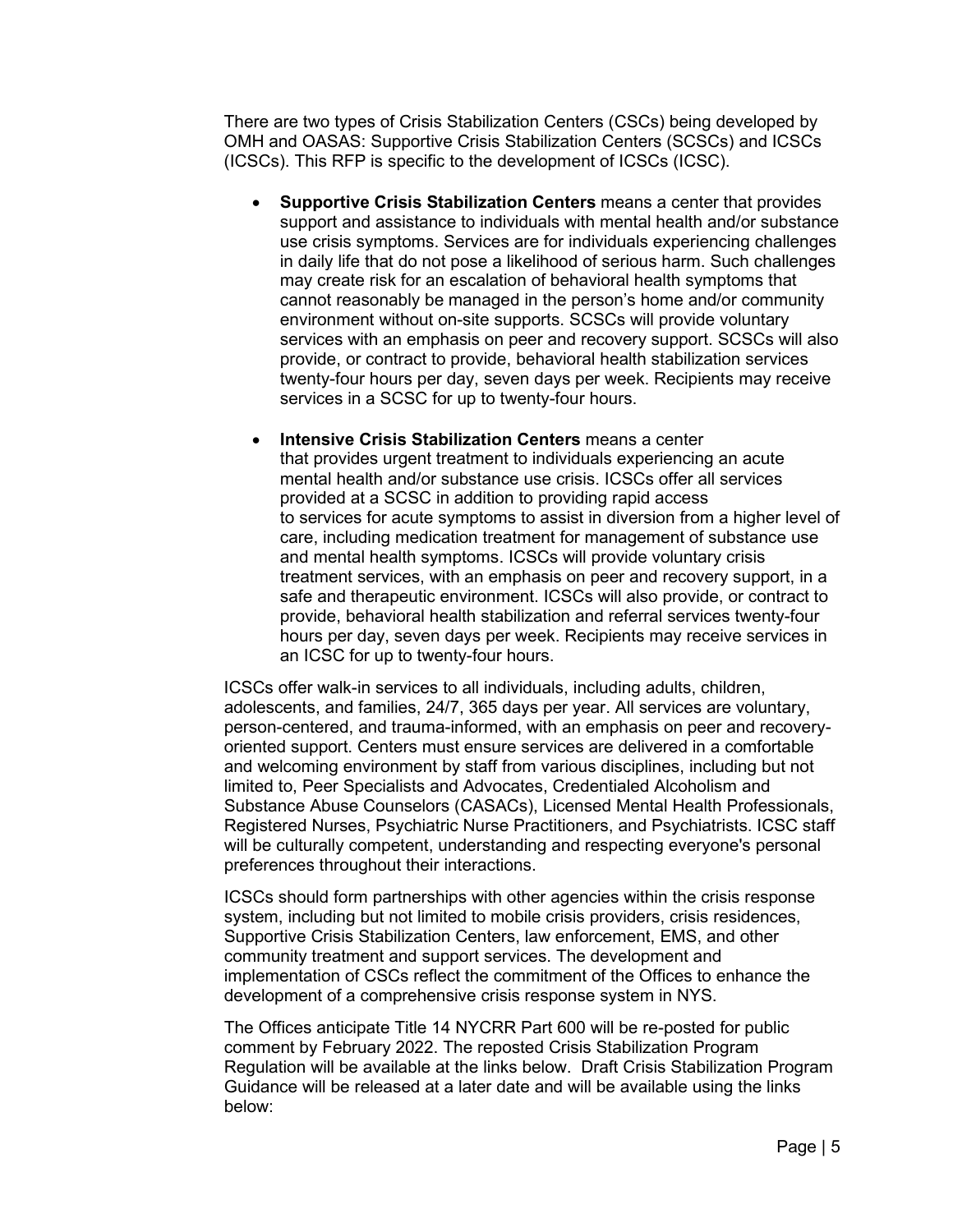## **Title 14 NYCRR Part 600:**

https://omh.ny.gov/omhweb/policy\_and\_regulations/

[Laws and Regulations | Office of Addiction Services and Supports \(ny.gov\)](https://oasas.ny.gov/legal)

## **Crisis Stabilization Program Guidance:**

<https://omh.ny.gov/omhweb/bho/crisis-intervention.html> [Laws and Regulations | Office of Addiction](https://oasas.ny.gov/legal) Services and Supports (ny.gov)

## <span id="page-5-0"></span>**1.2 Eligible Population**

ICSCs are designed to serve all New Yorkers experiencing a mental health and/or substance use crisis in their service area regardless of age, ability to pay, or location of residence. This includes children, adolescents, adults, and families. Any individual who presents to an ICSC must be provided services. For recipients who require higher levels of care, ICSC staff will collaborate with the recipient and assist them in accessing the next level of care.

## <span id="page-5-1"></span>**1.3 Bidder's Conference**

A Bidder's Conference will be held at the date and time listed in the Schedule. Prospective Proposers' participation in this conference is highly encouraged but not mandatory.

The purpose of the Bidder's Conference is to:

- Provide additional description of the project; and
- Explain the RFP process

The details for the Bidders' Conference are as follows:

Date/Time – February 28, 2022 from 9:00 AM – 10:30 AM

#### **Join from the meeting link :**

<https://meetny.webex.com/meetny/j.php?MTID=m2a3ff01040ae2c840718f24cc8d938f4>

## **Join by phone**

+1-518-549-0500 USA Toll

## **Join by meeting number**

Meeting number (access code): 1615 79 1362 Meeting password: EUj5yFJPv57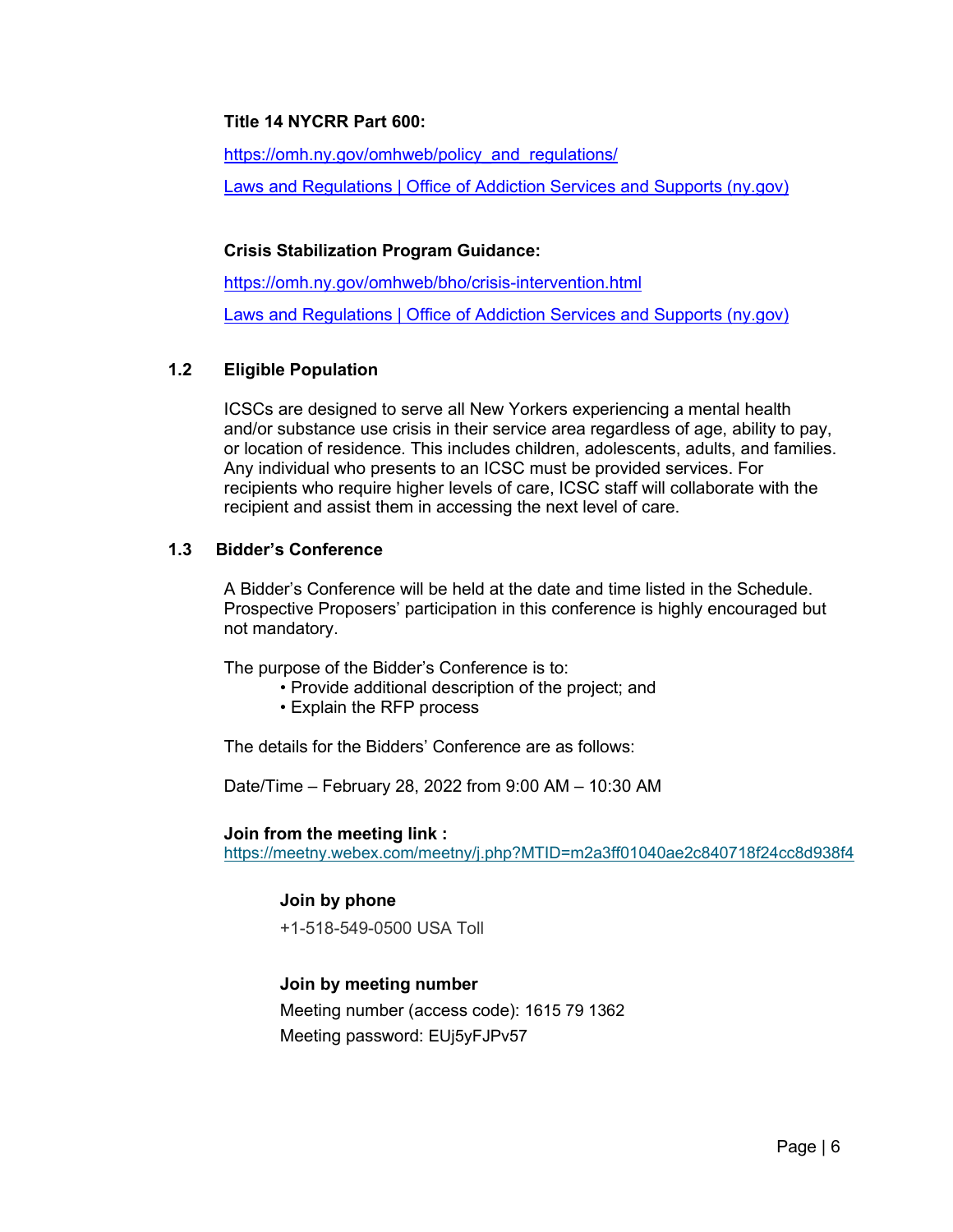## <span id="page-6-0"></span>**2. Proposal Submissions**

## <span id="page-6-1"></span>**2.1 Designated Contact/Issuing Officer**

OMH and OASAS have assigned an Issuing Officer for this project. The Issuing Officer or a designee shall be the sole point of contact regarding the RFP from the date of issuance of the RFP until the issuance of the Notice of Conditional Award. To avoid being deemed non-responsive, an applicant is restricted from making contact with any other personnel of OMH and OASAS regarding the RFP. Certain findings of non-responsibility can result in rejection for a contract award. The Issuing Officer for this RFP, who shall coordinate on behalf of both OMH and OASAS, is:

Carol Swiderski Contract Management Specialist 2 New York State Office of Mental Health Contracts and Claims 44 Holland Avenue, 7<sup>th</sup> Floor Albany, NY 12229 carol.swiderski@omh.ny.gov

#### <span id="page-6-2"></span>**2.2 Letter of Intent**

Agencies interested in responding to this Request for Proposal do not need to submit a Letter of Intent to Bid.

## **2.3 Key Events/Timeline**

<span id="page-6-3"></span>

| <b>RFP Release Date</b>                 | 1/28/22 |
|-----------------------------------------|---------|
| <b>Bidders Conference</b>               | 2/28/22 |
| <b>Questions Due</b>                    | 3/10/22 |
| Questions and Answers Posted on Website | 3/31/22 |
| Proposals Due by 3:00 PM EST            | 5/19/22 |
| <b>Anticipated Award Notification</b>   | 6/16/22 |
| <b>Anticipated Contract Start Date</b>  | 10/1/22 |

## <span id="page-6-4"></span>**2.4 Disposition of Proposals**

All proposals received by the due date become the property of the Offices and shall not be returned. Any proposals received after the due date cannot be evaluated; therefore, such proposals will be disqualified from further consideration.

## <span id="page-6-5"></span>**2.5 Eligible Agencies**

Eligible applicants are not-for-profit agencies with 501(c) (3) incorporation that have experience providing mental health and substance use services to persons with serious mental illness and/or substance use disorders. If you are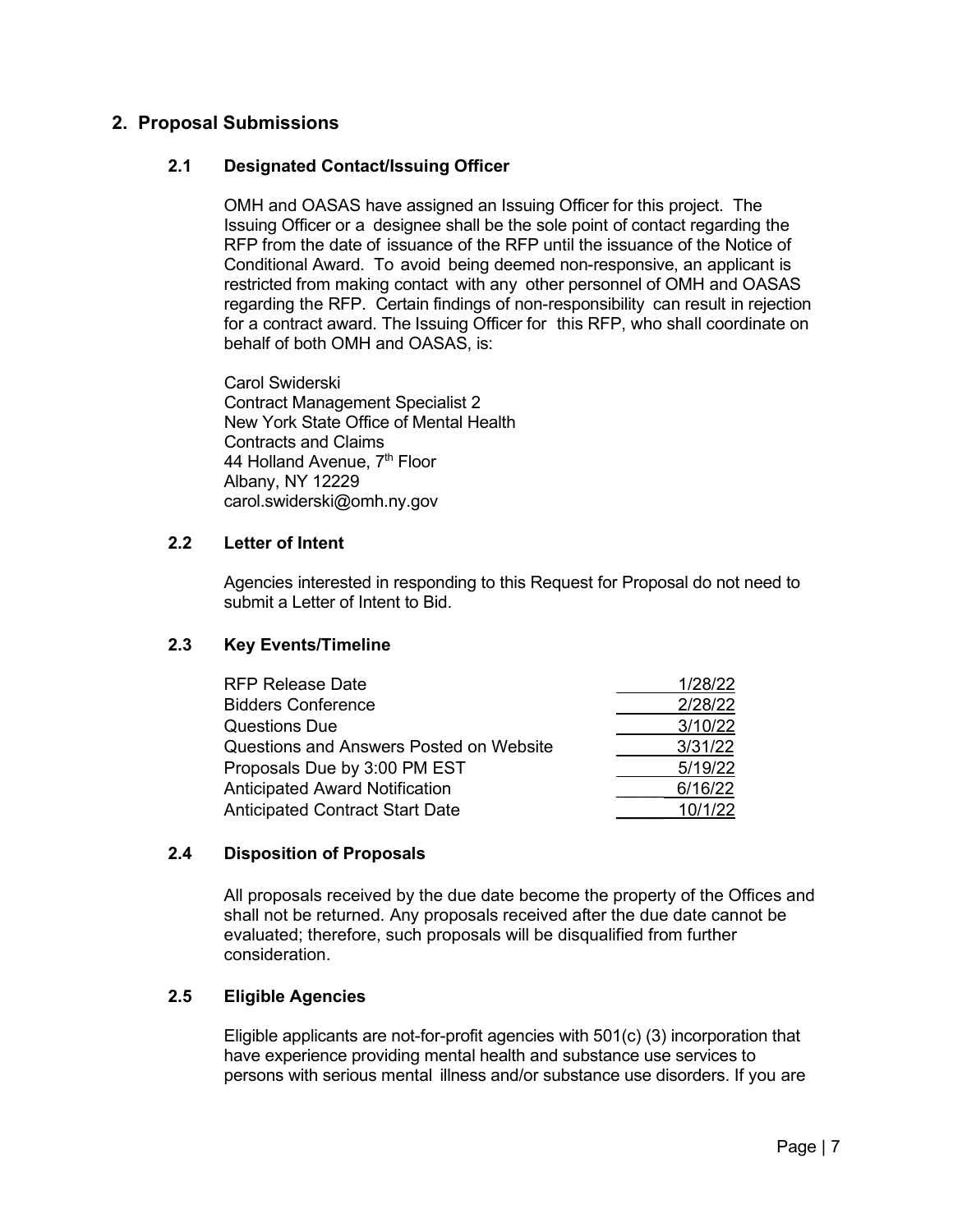unsure if your agency is an eligible applicant, contact the Issuing Officer identified above.

Applicants shall include information needed to demonstrate that the provider is currently licensed, certified or otherwise authorized by OMH, OASAS or the NYS Department of Health (DOH); in compliance with the application certification requirements of the Offices; and in good standing at the time of certification approval. For more information on the certification application and approval process, please refer to the to-be-promulgated regulations of Title 14 NYCRR Part 600.

Questions regarding eligibility will not be responded to by the Issuing Officer on an individual basis. All questions specific to eligibility will be incorporated into the list of Questions and Answers and be posted on the date indicated in Section 2.3.

## <span id="page-7-0"></span>**2.6 RFP Questions and Clarifications**

All questions or requests for clarification concerning the RFP shall be submitted in writing to the Issuing Officer by e-mail to [carol.swiderski@omh.ny.gov](mailto:carol.swiderski@omh.ny.gov) by 4:00 PM EST on 3/10/22, the "Questions Due" date indicated in Section 2.3. No questions can be submitted or will be answered after this date. No questions will be answered by telephone or in person.

The questions and official answers will be posted on the OMH and OASAS websites by 3/31/22.

#### <span id="page-7-1"></span>**2.7 Addenda to Request for Proposals**

In the event that it becomes necessary to revise any part of the RFP during the application submission period, an addendum will be posted on the OMH and OASAS websites, the Grants Gateway and the NYS Contract Reporter.

It is the applicant's responsibility to periodically review the OMH and OASAS websites, the NYS Contract Reporter and Grants Gateway to learn of revisions or addendums to this RFP. No other notification will be given.

#### <span id="page-7-2"></span>**2.8 Disqualification Factors**

Following the opening of bids, a preliminary review of all proposals will be conducted by the Issuing Officer or a designee to review each proposal's submission for completeness and verify that all eligibility criteria have been met. Additionally, during the proposal evaluation process, evaluators will also be reviewing eligibility criteria and confirming that they have been met. During the course of either of these review processes, proposals that do not meet basic participation standards will be disqualified. Grounds for disqualification include, but are not limited to:

• Proposals from applicants that do not meet the eligibility criteria as outlined in 2.5; or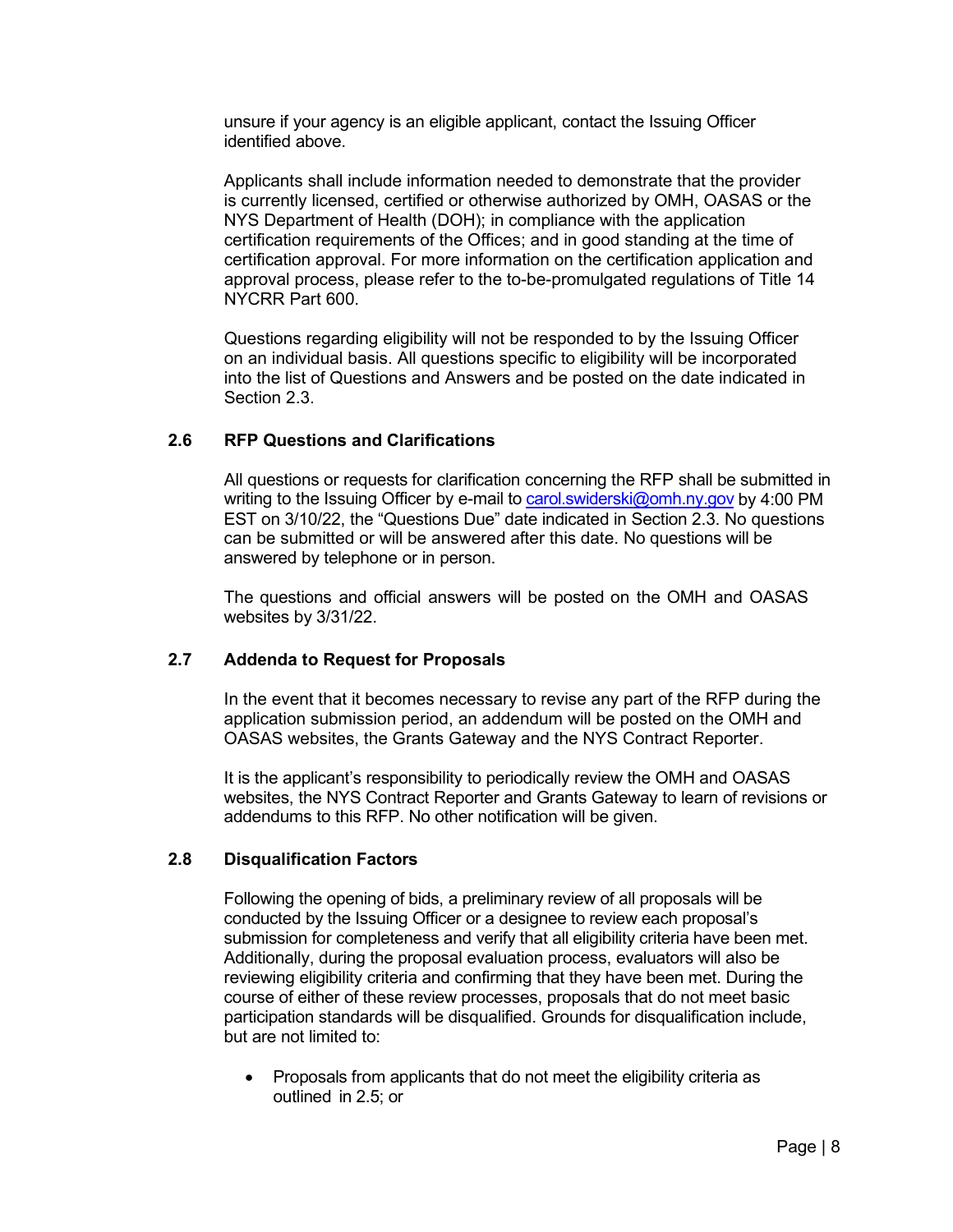- Proposals that do not comply with bid submission and/or required format instructions as specified in 2.11 or
- Proposals from eligible not-for-profit applicants who have not completed Vendor Prequalification, as described in 2.11, by the proposal due date of 3:00 PM EST on 5/19/22.

#### <span id="page-8-0"></span>**2.9 Grants Gateway Requirement**

Pursuant to the New York State Division of Budget Bulletin H-1032, dated June 7, 2013, New York State has instituted key reform initiatives to the grant contract process which require not-for-profits to register in the Grants [Gateway](https://grantsreform.ny.gov/) and complete the Vendor Prequalification process in order for proposals to be evaluated and any resulting contracts executed.

Proposals received from eligible not-for-profit applicants who have not been Prequalified by the proposal due date of 5/19/22 cannot be evaluated; therefore, such proposals will be disqualified from further consideration.

**Please do not delay in beginning and completing the prequalification process. The State reserves five (5) days to review submitted prequalification applications. Prequalification applications submitted to the State for review less than 5 days prior to the RFP due date and time may not be considered. Applicants should not assume their prequalification information will be reviewed if they do not adhere to this timeframe.** 

#### <span id="page-8-1"></span>**2.10 Instructions for Bid Submission and Required Format**

Each proposal submission through the Grants Gateway is required to contain:

- Operating Budget (Appendix B)
- Budget Narrative (Appendix B1)

#### **All applicants must be registered with the New York State Grants Gateway System (GGS) and all Not-for-Profit agencies must be prequalified prior to proposal submission.**

#### **If you are not already registered:**

Registration forms are available at the GGS website: <https://grantsmanagement.ny.gov/register-your-organization>

Include your SFS Vendor ID on the form; if you are a new vendor and do not have a SFS Vendor ID, include a Substitute for W-9 with your signed, notarized registration (also available from the website).

All registration must include an organization chart in order to be processed. When you receive your login information, log in and change your password.

If you are an applicant, and have problems complying with this provision, please contact the GGS help desk via email: Grantsgateway@its.ny.gov -- OR -- by telephone: 1-518-474-5595.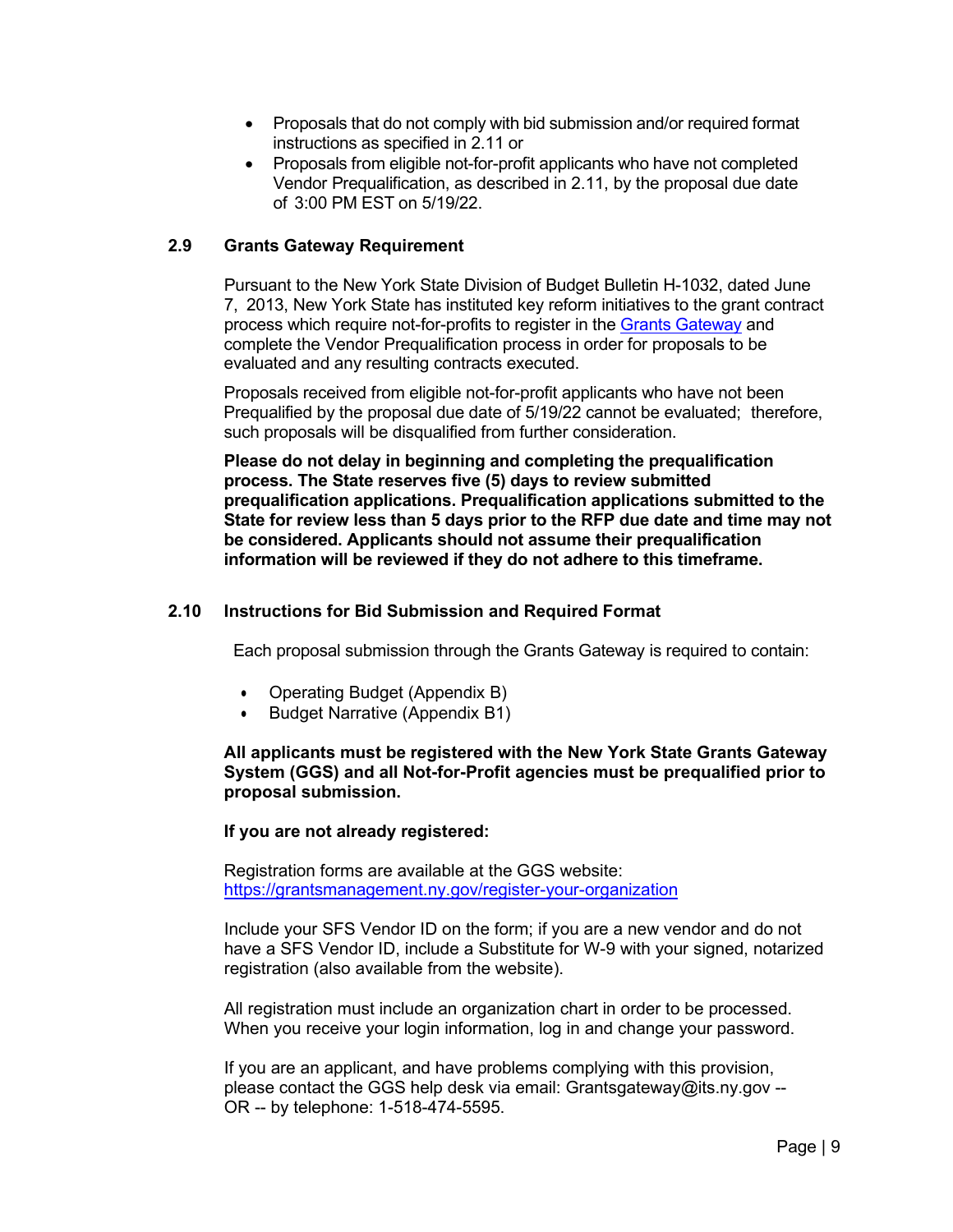#### <span id="page-9-0"></span>**2.11 How to Submit a Proposal**

Proposals must be submitted online via the Grants Gateway by the date and time posted on the cover of this RFP. Tutorials (training videos) for use of the Grants Gateway (and upon user log in):

#### **You must use Internet Explorer (11 or higher) to access the Grants Gateway. Using Chrome or Firefox causes errors in the Work Plan section of the application.**

To apply, log into the Grants Gateway as a Grantee, Grantee Contract Signatory or Grantee System Administrator and click on the View Opportunities button under View Available Opportunities. To get started, in the Search Criteria, enter the Grant Opportunity name provided on the cover page of this RFP, select the Office of Mental Health as the Funding Agency and hit the Search button. Click on the name of the Grant Opportunity from the search results grid and then click on the APPLY FOR GRANT OPPORTUNITY button located at the bottom left of the Main page of the Grant Opportunity.

In order to access the online proposal and other required documents such as the attachments, you MUST be registered and logged into the NYS Grants Gateway system in the user role of either a "Grantee" or a "Grantee Contract Signatory" or a "Grantee System Administrator".

The 'Grantee' role may ONLY Initiate and Save changes to the application such as add/update information to forms, upload documents while the user logged in as a 'Grantee Contract Signatory' or a 'Grantee System Administrator' role can perform all the tasks of Grantee role and in addition, can SUBMIT the application to the State. When the application is ready for submission, click the 'Status Changes' tab, then click the 'Apply Status' button under "APPLICATION SUBMITTED" before the due date and time.

For further information on how to apply, and other information, please refer to the Vendor User Manual document.

Reference materials and videos are available for Grantees applying to funding opportunities on the NYS Grants Gateway. Please visit the [Grantee Documents](https://grantsmanagement.ny.gov/grantee-documents)  section on Grants Management website.

Late proposals will not be accepted. Proposals will not be accepted via fax, e-mail, hard copy or hand delivery.

#### <span id="page-9-1"></span>**2.12 Helpful Links**

Some helpful links for questions of a technical nature are below.

Grants Reform Videos (includes a document vault tutorial and an application tutorial) on YouTube: <http://www.youtube.com/channel/UCYnWskVc7B3ajjOVfOHL6UA>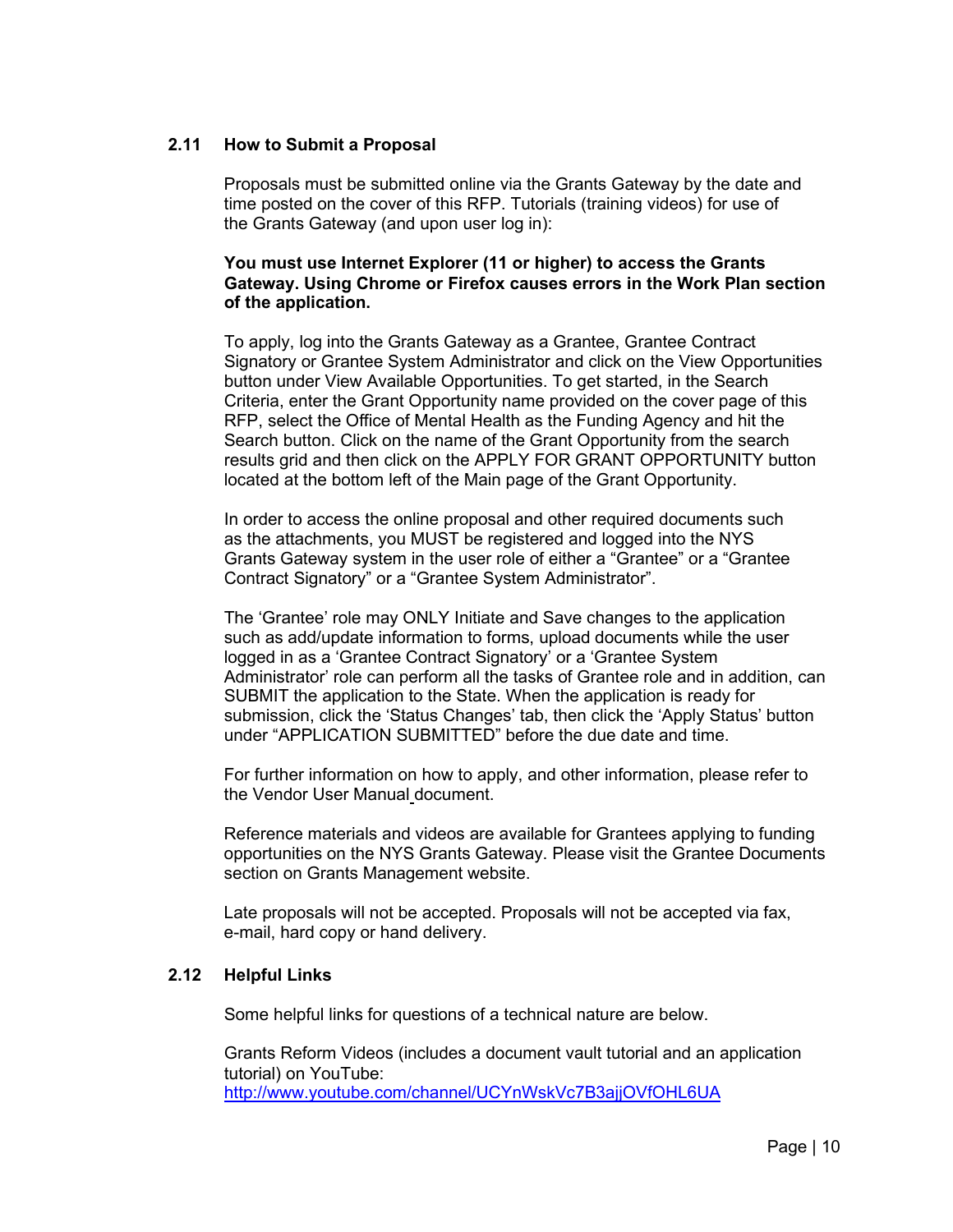(Technical questions)

Grants Team Email (Proposal Completion, Policy and Registration questions): [grantsgateway@its.ny.gov](mailto:grantsgateway@its.ny.gov) or by phone at 518-474-5595.

## <span id="page-10-0"></span>**2.13 Instructions for completing the Workplan and Objectives in NYS Grants Gateway**

The Workplan Overview Form will be used to create the Work Plan portion of the contract. Some of the information requested will be duplicative of information provided earlier in the application. Be sure to follow the guidance provided below.

The Work Plan Period should reflect the anticipated contract period. Contracts will be approved for a five-year term.

The Project Summary section should include a high-level overview of the project as instructed.

The Organizational Capacity section should include the information requested regarding staffing and relevant experience of staff and any applicable consultants to be involved in undertaking the proposed project.

The Objectives and Tasks section should identify grantee-defined objectives and tasks that are relevant to the completion of the proposed project. To get started, add your first Objective Name and Description and then click the [SAVE] button at the top of the page. After hitting Save, a field for the Task Name and Task Description will show under the Objective box. Complete both fields and hit the [SAVE] button at the top of the page. After entering the Task information and clicking Save, you will now see a box for the Performance Measure information and a box to enter a second Task. Enter a Performance Measure Name and select the Performance Measure Data Capture Type from the dropdown box. The type you choose from the dropdown will show on the screen for you to complete. Once you've entered the name, data capture type and the text/integer/or date as applicable, click the [SAVE] button at the top of the page.

For Performance Measure Name restate the Objective then enter the narrative requested in the box below. Performance Measures are also grantee-defined and should reflect some measurable benchmark(s) in order to demonstrate adequate progress within the 18 months of the award date, as required by the RFP. Once entered, click Save. You may continue to add Objectives, Tasks and Performance Measures up to and including the max amount allowed by the state.

The online Workplan is essentially an outline/summary of the work associated with the Project(s) described in the sections above. Please note that if an application is selected for award, the Workplan will be subject to change and can be updated during the contract development/negotiation process.

Applicants should refer to Section 5.2.4 Grantee Defined Workplan in the [Vendor](https://grantsmanagement.ny.gov/system/files/documents/2020/05/vendor-user-manual-3.2-5.7.20.pdf)  [User Manual](https://grantsmanagement.ny.gov/system/files/documents/2020/05/vendor-user-manual-3.2-5.7.20.pdf) for detailed instructions on how to complete the Workplan.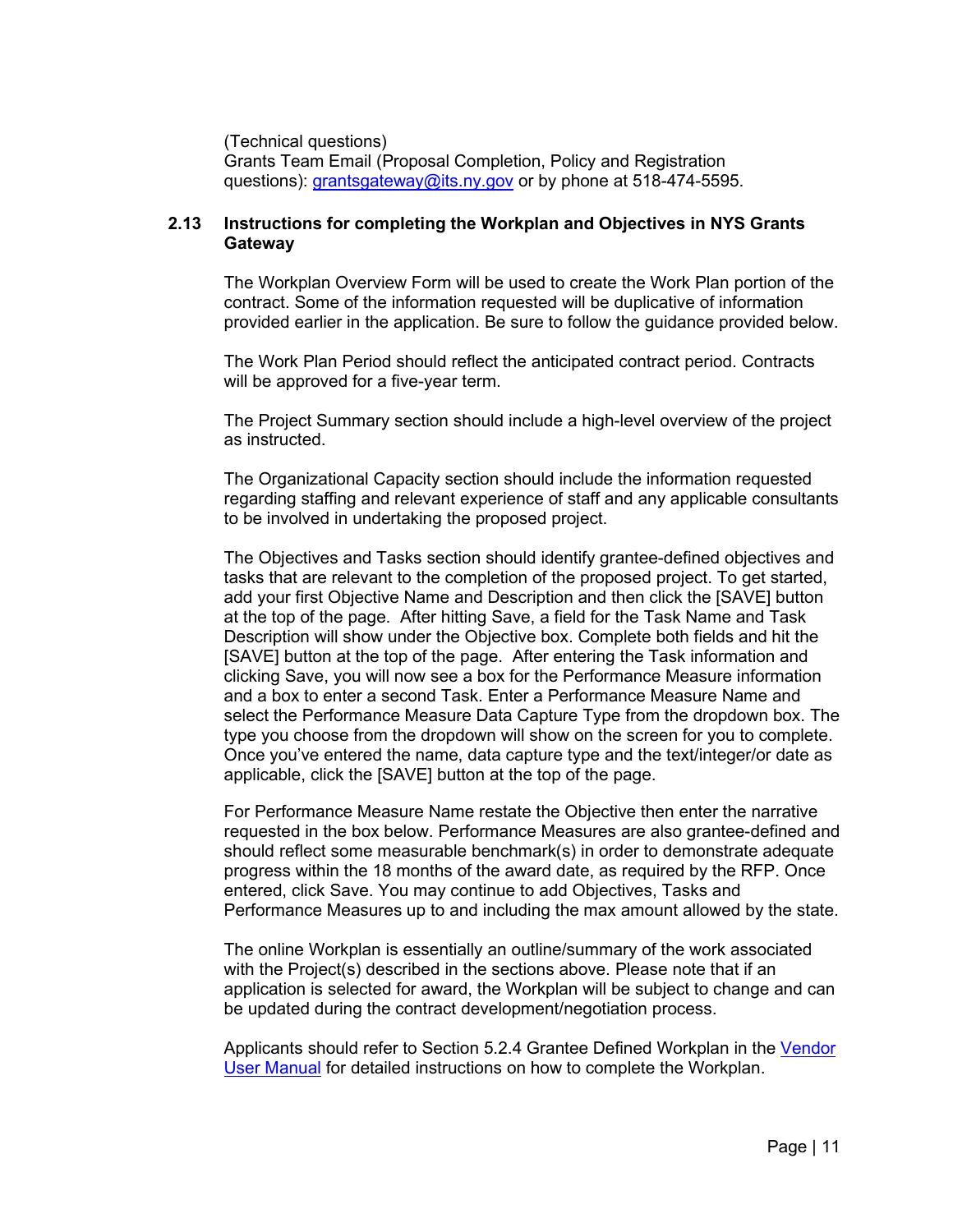## <span id="page-11-0"></span>**3. Administrative Information**

## <span id="page-11-1"></span>**3.1 Reserved Rights**

OMH and OASAS reserve the right to:

- Reject any or all proposals received in response to the RFP that are deemed non-responsive or do not meet the minimum requirements or are determined to be otherwise unacceptable, in the agency's sole discretion;
- Withdraw the RFP at any time, at the agency's sole discretion
- Make an award under the RFP in whole or in part;
- Utilize any and all ideas submitted in the applications received;
- Disqualify any applicant whose conduct and/or proposal fails to conform to the requirements of the RFP;
- Disqualify an applicant that is not in good standing;
- Seek clarifications and revisions of proposals for the purposes of assuring a full understanding of the responsiveness to the requirements of this solicitation;
- Use proposal information obtained through the state's investigation of an applicant's qualifications, experience, ability or financial standing, and any material or information submitted by the applicant in response to the agency's request for clarifying information in the course of evaluation and/or selection under the RFP;
- Direct applicants to submit proposal modifications addressing subsequent RFP amendments;
- Amend the RFP specifications to correct errors or oversight, supply additional information, or extend any of the scheduled dates or requirements and provide notification to potential bidders via the OMH and OASAS websites, Grants Gateway and the New York State (NYS) Contract Reporter;
- Eliminate any non-material specifications that cannot be complied with by all the prospective applicants;
- Waive any requirements that are not material;
- Negotiate any aspect of the proposal with the successful applicant in order to ensure that the final agreement meets OMH objectives and is in the best interests of the State;
- Conduct contract negotiations with the next responsible applicant, should the agency be unsuccessful in negotiating with the selected applicant;
- Require clarification at any time during the procurement process and/or require correction of arithmetic or other apparent errors for the purpose of assuring a full and complete understanding of an applicant's proposal and/or to determine an applicant's compliance with the requirements of the solicitation;
- Cancel or modify contracts due to insufficiency of appropriations, cause, convenience, mutual consent, non-responsibility, or a "force majeure";
- Make awards based on geographical or regional consideration to serve the best interests of the State;
- Make awards in a culturally humble and ethnically diverse manner as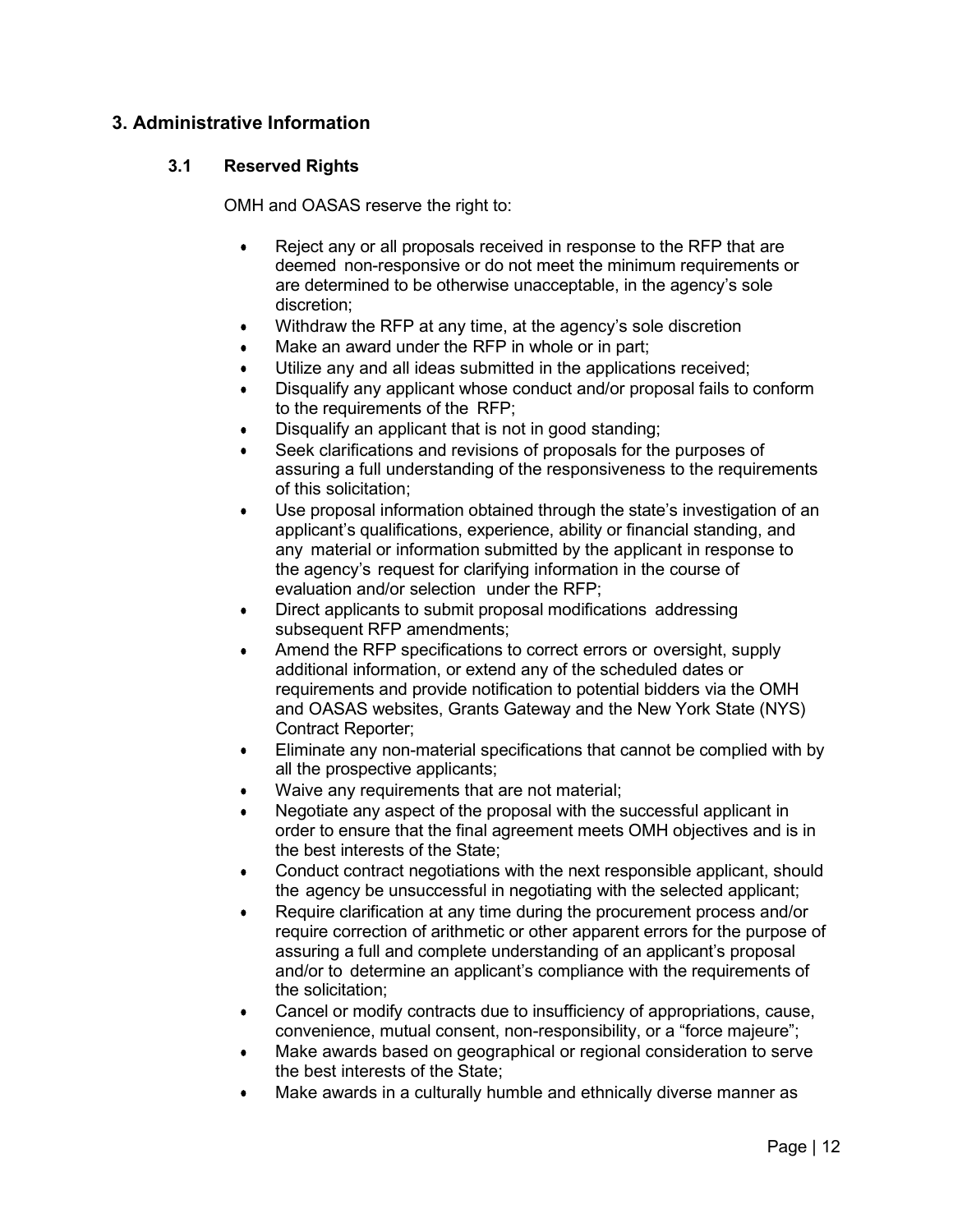determined necessary and appropriate in the sole discretion of OMH and OASAS to serve the best interests of the State;

• Accept applications after the due date for submissions, if OMH and OASAS in their sole discretion, determines there is good cause demonstrating the delay in submission was solely the result of an electronic submission process /systems error.

## <span id="page-12-0"></span>**3.2 Debriefing**

OMH and OASAS will issue award and non-award notifications to all applicants. Non-awarded applicants may request a debriefing in writing requesting feedback on their own proposal, within 15 business days of the OMH/OASAS dated letter. The Offices will not offer debriefing to providers who receive an award. The Offices will not offer ranking, statistical, or cost information of other proposals until after the NYS Office of the State Comptroller has approved all awards under this RFP. Written debriefing requests may be sent to the Designated Contact, as defined in Section 2.1.

#### <span id="page-12-1"></span>**3.3 Protests Related to the Solicitation Process**

Protests based on errors or omissions in the solicitation process, which are or should have been apparent prior to the deadline for receipt of all written questions for this RFP, must be filed prior to the deadline for questions. In the event an applicant files a timely protest based on error or omission in the solicitation process, the Commissioners of OMH and OASAS or their designee(s) will review such protest and may, as appropriate, issue a written response or addendum to the RFP to be posted on the OMH and OASAS websites in the RFP section. Protests of an award decision must be filed within fifteen (15) business days after the notice of conditional award or five (5) business days from the date of the debriefing. The Commissioners, or their designee(s) will review the matter and issue a written decision within twenty (20) business days of receipt of protest.

All protests must be in writing and must clearly and fully state the legal and factual grounds for the protest and include all relevant documentation. The written documentation should clearly reference the RFP title and due date. Such protests must be submitted to both agencies:

New York State Office of Mental Health Commissioner Ann Marie T. Sullivan, M.D. 44 Holland Ave Albany, NY 12229

New York State Office of Addiction Services and Supports Commissioner Chinazo Cunningham, M.D. 1450 Western Ave Albany, NY 12203

#### <span id="page-12-2"></span>**3.4 Term of Contracts**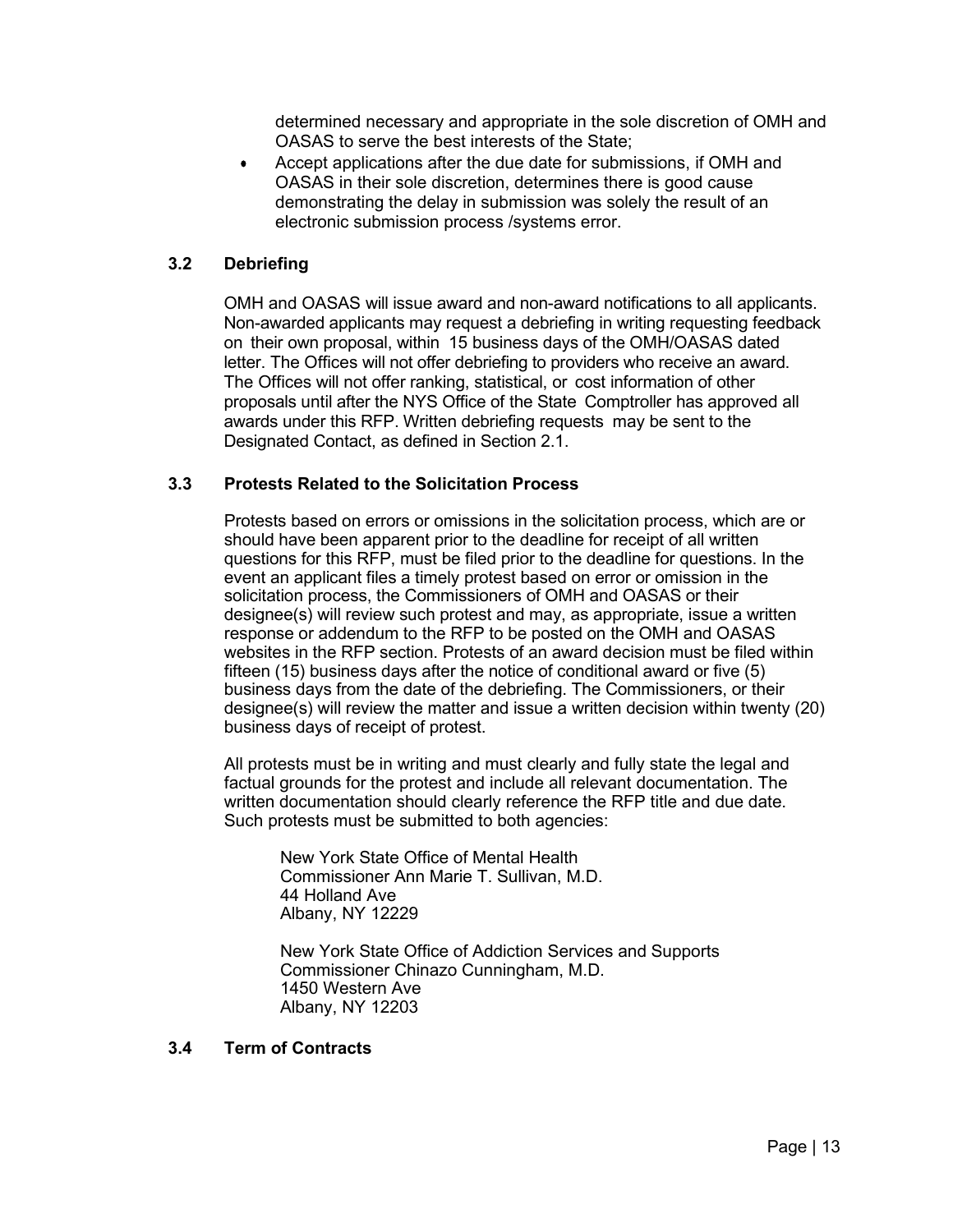The contracts awarded in response to this RFP will be for a five-year term. Selected applicants awarded a contract under this RFP will be required to adhere to all terms and conditions in the Offices Master Grant Contract.

#### <span id="page-13-0"></span>**3.5 Minority and Women Owned Business Enterprises**

OMH and OASAS recognize it is their obligation to promote opportunities for maximum feasible participation of certified minority and women-owned business enterprises (MWBEs) and the employment of minority group members and women in the performance of contracts. In accordance with New York State Executive Law Article 15-A, the Offices hereby establish a 0% goal for Minorityowned Business Enterprise (MBE) participation, a 0% goal for Women-owned Business Enterprise (WBE) participation, based on the current availability of qualified MWBEs, on any award resulting from this solicitation in excess of \$25,000 for commodities and services or \$100,000 for construction. With respect to MWBEs, each award recipient must document its good faith efforts to provide meaningful opportunities for participation by MWBEs as subcontractors and suppliers in the performance of the project to be described in each grant disbursement agreement, and must agree that OMH may withhold payment pending receipt of the required MWBE documentation. The directory of MWBEs can be viewed at [https://ny.newnycontracts.com.](https://ny.newnycontracts.com/) For guidance on how the Offices will determine a contractor's "good faith efforts", refer to 5 NYCRR §142.8.

In accordance with 5 NYCRR § 142.13, each award recipient acknowledges that if it is found to have willfully and intentionally failed to comply with the MWBE participation goals set forth herein and in its grant disbursement agreements, such finding constitutes a breach of contract, and the Offices may withhold payment from the award recipient as liquidated damages.

Such liquidated damages shall be calculated as an amount equaling the difference between: (1) all sums identified for payment to MWBEs had the award recipient achieved the contractual MWBE goals; and (2) all sums paid to MWBEs for work performed or material supplied under the grant disbursement agreement.

By applying, an Applicant agrees to demonstrate its good faith efforts to achieve its goals for the utilization of MWBEs by submitting evidence thereof in such form as OMH and OASAS shall require. Additionally, an Applicant may be required to submit the following documents and information as evidence of compliance with the foregoing:

a. An MWBE Utilization Plan, which shall be submitted in conjunction with the execution of the grant disbursement agreement except as otherwise authorized by OMH and OASAS. Any modifications or changes to the MWBE Utilization Plan after the execution of the grant disbursement agreement must be reported on a revised MWBE Utilization Plan and submitted to the Offices.

The Offices will review the submitted MWBE Utilization Plan and advise the award recipient of OMH and OASAS acceptance or issue a notice of deficiency within 30 days of receipt.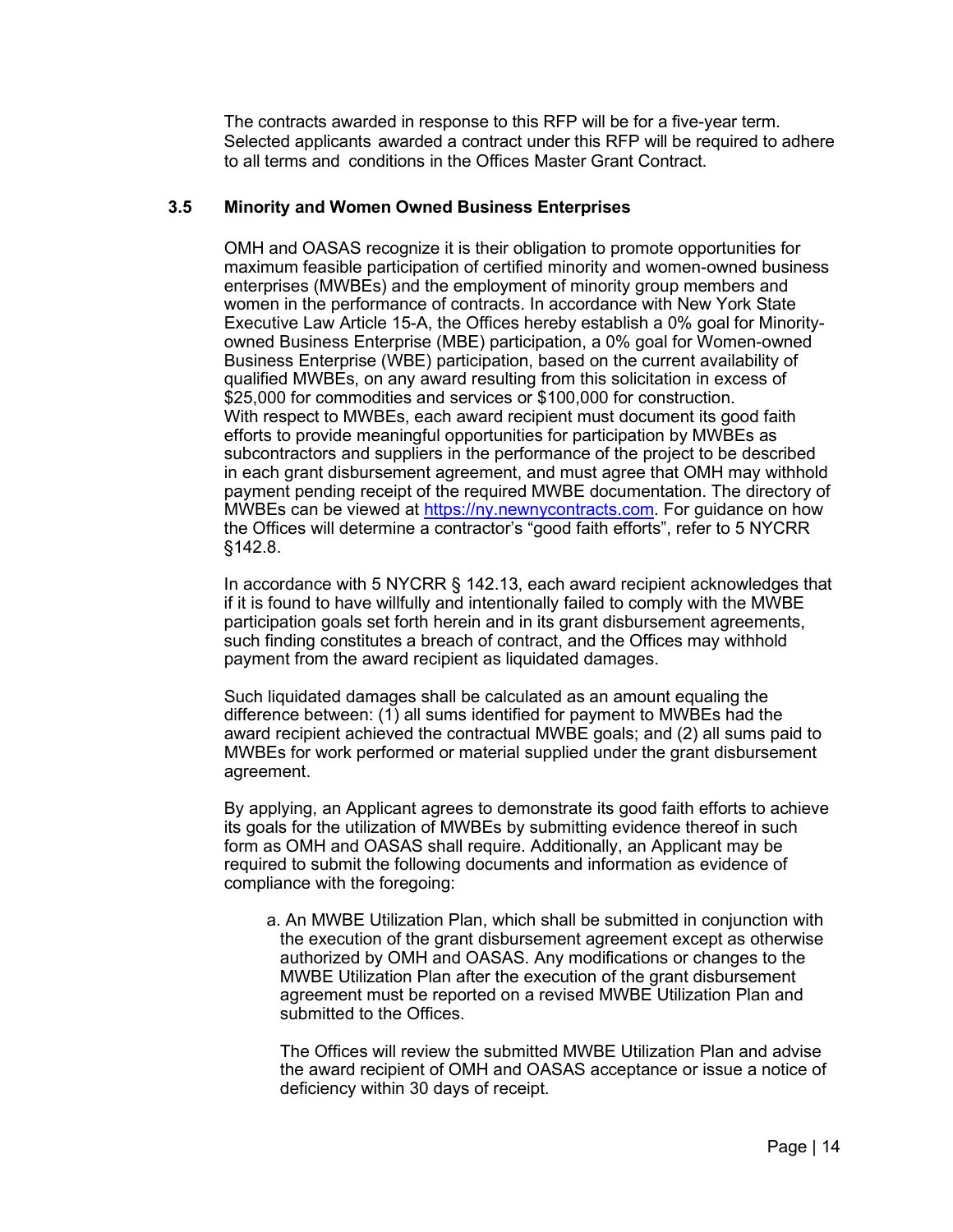b. If a notice of deficiency is issued, the award recipient will be required to respond to the notice of deficiency within seven (7) business days of receipt by submitting to the Issuing Officer, a written remedy in response to the notice of deficiency. If the written remedy that is submitted is not timely or is found by OMH and OASAS to be inadequate, the Offices shall notify the award recipient and direct the award recipient to submit within five (5) business days, a request for a partial or total waiver of MWBE participation goals. Failure to file the waiver form in a timely manner may be grounds for disqualification of the bid or proposal.

OMH and OASAS may refuse to enter into a grant disbursement agreement, or terminate an existing grant disbursement agreement resulting from this solicitation, under the following circumstances:

- i. If an award recipient fails to submit a MWBE Utilization Plan;
- ii. If an award recipient fails to submit a written remedy to a notice of deficiency;
- iii. If an award recipient fails to submit a request for waiver; or,
- iv. If OMH and OASAS determine that the award recipient has failed to document good faith efforts

The award recipient will be required to attempt to utilize, in good faith, any MBE or WBE identified within its MWBE Utilization Plan, during the performance of the project. Requests for a partial or total waiver of established goal requirements may be made at any time during the term of the project but must be made no later than prior to the submission of a request for final payment under the grant disbursement agreement.

Each award recipient will be required to submit a Quarterly MWBE Contractor Compliance & Payment Report to OMH and OASAS over the term of the project, in such form and at such time as the Offices shall require, documenting the progress made toward achievement of the MWBE goals established for the project.

## <span id="page-14-0"></span>**3.6 Participation Opportunities for New York State Certified Service Disabled Veteran Owned Business**

Article 17-B of the New York State Executive Law provides for more meaningful participation in public procurement by certified Service-Disabled Veteran-Owned Business (SDVOB), thereby further integrating such businesses into New York State's economy. OMH and OASAS recognize the need to promote the employment of service-disabled veterans and to ensure that certified servicedisabled veteran-owned businesses have opportunities for maximum feasible participation in the performance of contracts jointly issued by OMH and OASAS. In recognition of the service and sacrifices made by service-disabled veterans and in recognition of their economic activity in doing business in New York State, applicants are expected to consider SDVOBs in the fulfillment of the requirements of the Contract. Such participation may be as subcontractors or suppliers, as proteges, or in other partnering or supporting roles.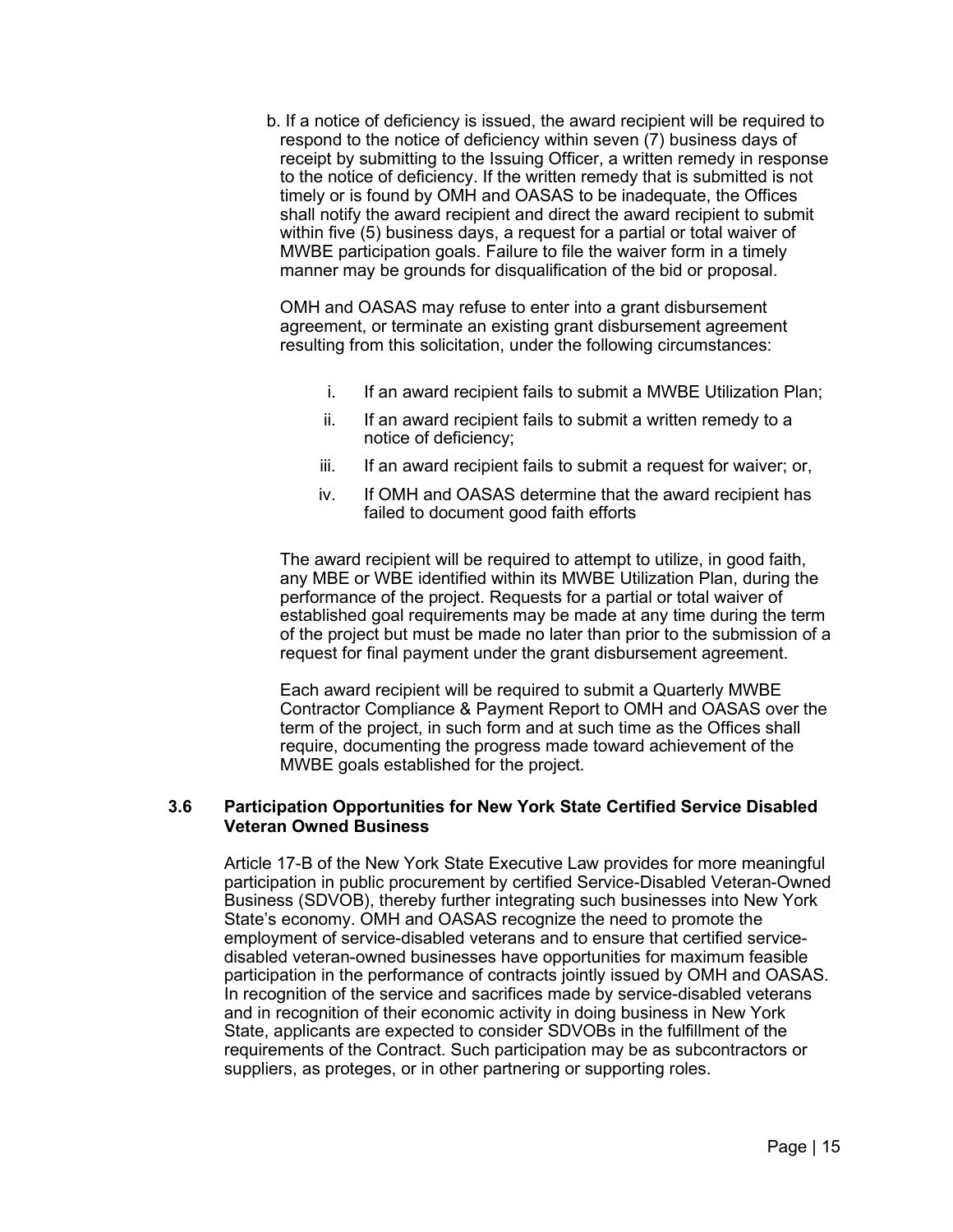OMH and OASAS hereby establish an overall goal of 0% for SDVOB participation, based on the current availability of qualified SDVOBs. For purposes of providing meaningful participation by SDVOBs, the Applicant/Contractor would reference the directory of New York State Certified SDVOBs found at [https://ogs.ny.gov/Veterans.](https://ogs.ny.gov/Veterans) Additionally, following any resulting Contract execution, Contractor would be encouraged to contact the Office of General Services' Division of Service-Disabled Veterans' Business Development to discuss additional methods of maximizing participation by SDVOBs on the Contract.

It would be required that "good faith efforts" to provide meaningful participation by SDVOBs as subcontractors or suppliers in the performance of a resulting awarded Contract as documented.

## <span id="page-15-0"></span>**3.7 Equal Opportunity Employment**

By submission of a bid or proposal in response to this solicitation, the Applicant/Contractor agrees with all terms and conditions of Master Contract for Grants, Section IV(J) – Standard Clauses for All New York State Contracts including Clause 12 – Equal Employment Opportunities for Minorities and Women. The Contractor is required to ensure that it and any subcontractors awarded a subcontract over \$25,000 for the construction, demolition, replacement, major repair, renovation, planning or design of real property and improvements thereon (the "Work"), except where the Work is for the beneficial use of the Contractor, undertake or continue programs to ensure that minority group members and women are afforded equal employment opportunities without discrimination because of race, creed, color, national origin, sex, age, disability or marital status. For these purposes, equal opportunity shall apply in the areas of recruitment, employment, job assignment, promotion, upgrading, demotion, transfer, layoff, termination, and rates of pay or other forms of compensation. This requirement does not apply to (i) work, goods, or services unrelated to the Contract; or (ii) employment outside New York State.

The Applicant will be required to submit a Minority and Women-Owned Business Enterprises and Equal Opportunity Policy Statement, o the State Contracting Agency with their bid or proposal. To ensure compliance with this Section, the Applicant will be required to submit with the bid or proposal an Equal Opportunity Staffing Plan (Form # to be supplied during contracting process) identifying the anticipated work force to be utilized on the Contract. If awarded a Contract, Contractor shall submit a Workforce Utilization Report, in such format as shall be required by the Contracting State Agency on a monthly or quarterly basis during the term of the contract. Further, pursuant to Article 15 of the Executive Law (the "Human Rights Law"), all other State and Federal statutory and constitutional and non-discrimination provisions, the Contractor and sub-contractors will not discriminate against any employee or applicant for employment status because of race, creed (religion), color, sex, national origin, sexual orientation, military status, age, disability, predisposing genetic characteristic, marital status, or domestic violence victim status, and shall also follow the requirements of the Human Rights Law with regard to nondiscrimination on the basis of prior criminal conviction and prior arrest. Please Note: Failure to comply with the foregoing requirements may result in a finding of non-responsiveness, non-responsibility and/or a breach of the Contract,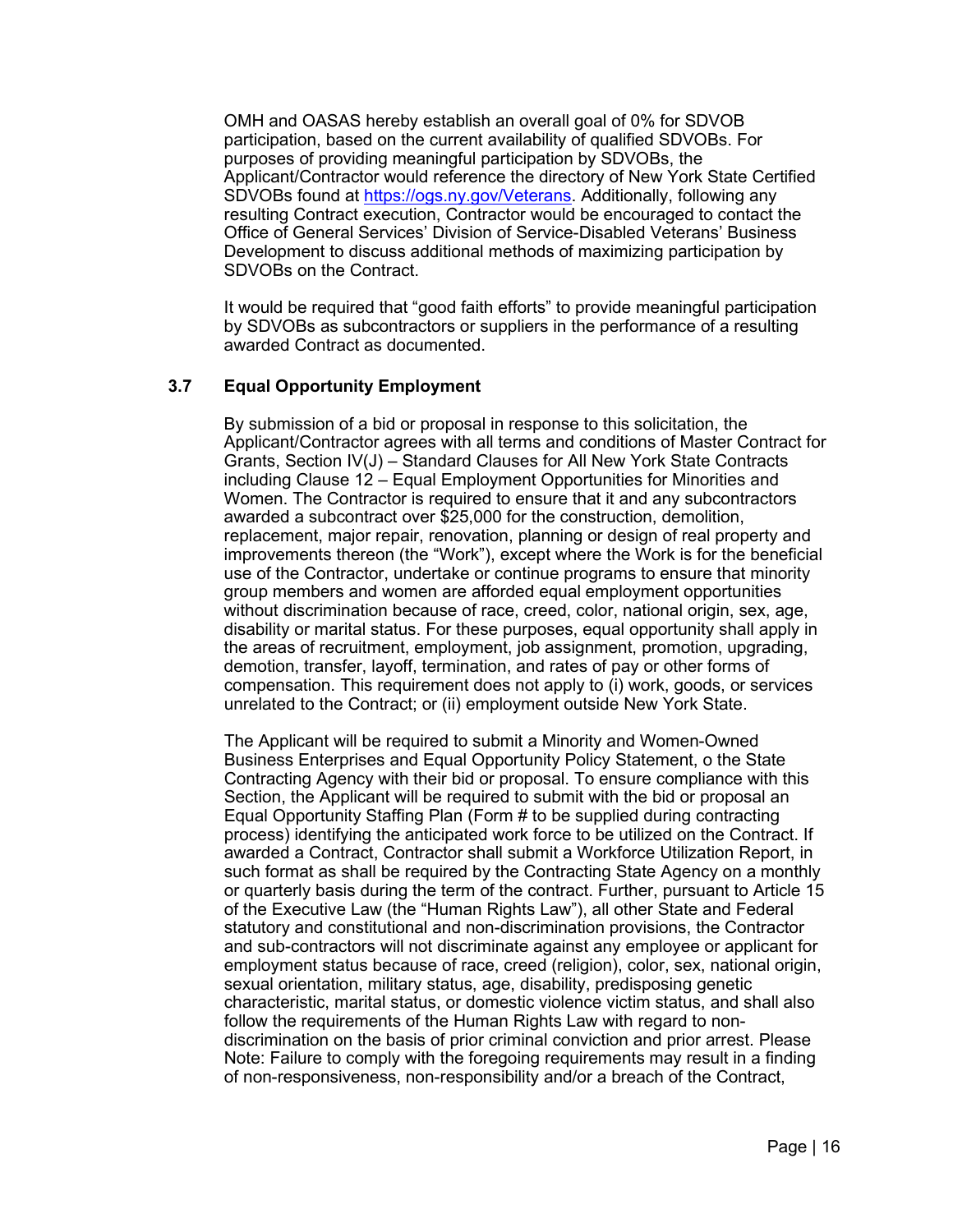leading to the withholding of funds, suspension or termination of the Contract or such other actions or enforcement proceedings as allowed by the Contract.

## <span id="page-16-0"></span>**3.8 Sexual Harassment Prevention Certification**

State Finance Law §139-I requires applicants on state procurements to certify that they have a written policy addressing sexual harassment prevention in the workplace and provide annual sexual harassment training (that meets the Department of Labor's model policy and training standards) to all its employees. Bids that do not contain the certification may not be considered for award; provided however, that if the applicant cannot make the certification, the applicant may provide a statement with their bid detailing the reasons why the certification cannot be made. A template certification document is being provided as part of this RFP. Applicants must complete and return the certification with their bid or provide a statement detailing why the certification cannot be made.

## <span id="page-16-1"></span>**3.9 Bid Response**

Neither the State of New York, OMH nor OASAS shall be responsible for the costs or expenses incurred by the applicant in preparation or presentation of the bid proposal.

## <span id="page-16-2"></span>**3.10 Acceptance of Terms and Conditions**

A bid, in order to be responsive to this solicitation, must satisfy the specifications set forth in this RFP. A detailed description of this format and content requirements is presented in Section 2.11 of this RFP.

## <span id="page-16-3"></span>**3.11 Freedom of Information Requirements**

All proposals submitted for the Offices' consideration will be held in confidence. However, the resulting contract is subject to New York State Freedom of Information Law (FOIL). Therefore, if an applicant believes that any information in its bid constitutes a trade secret or should otherwise be treated as confidential and wishes such information not be disclosed if requested, pursuant to FOIL (Article 6 of Public Officer's Law), the applicant must submit with its bid, a separate letter specifically identifying the page number(s), line(s), or other appropriate designation(s) containing such information explaining in detail why such information is a trade secret and formally requesting that such information be kept confidential. Failure by an applicant to submit such a letter with its bid identifying trade secrets will constitute a waiver by the applicant of any rights it may have under Section 89(5) of the Public Officers Law relating to the protection of trade secrets. The proprietary nature of the information designated confidential by the applicant may be subject to disclosure if ordered by a court of competent jurisdiction. A request that an entire bid be kept confidential is not advisable since a bid cannot reasonably consist of all data subject to a FOIL proprietary status.

## <span id="page-16-4"></span>**3.12 NYS and OMH/OASAS Policies**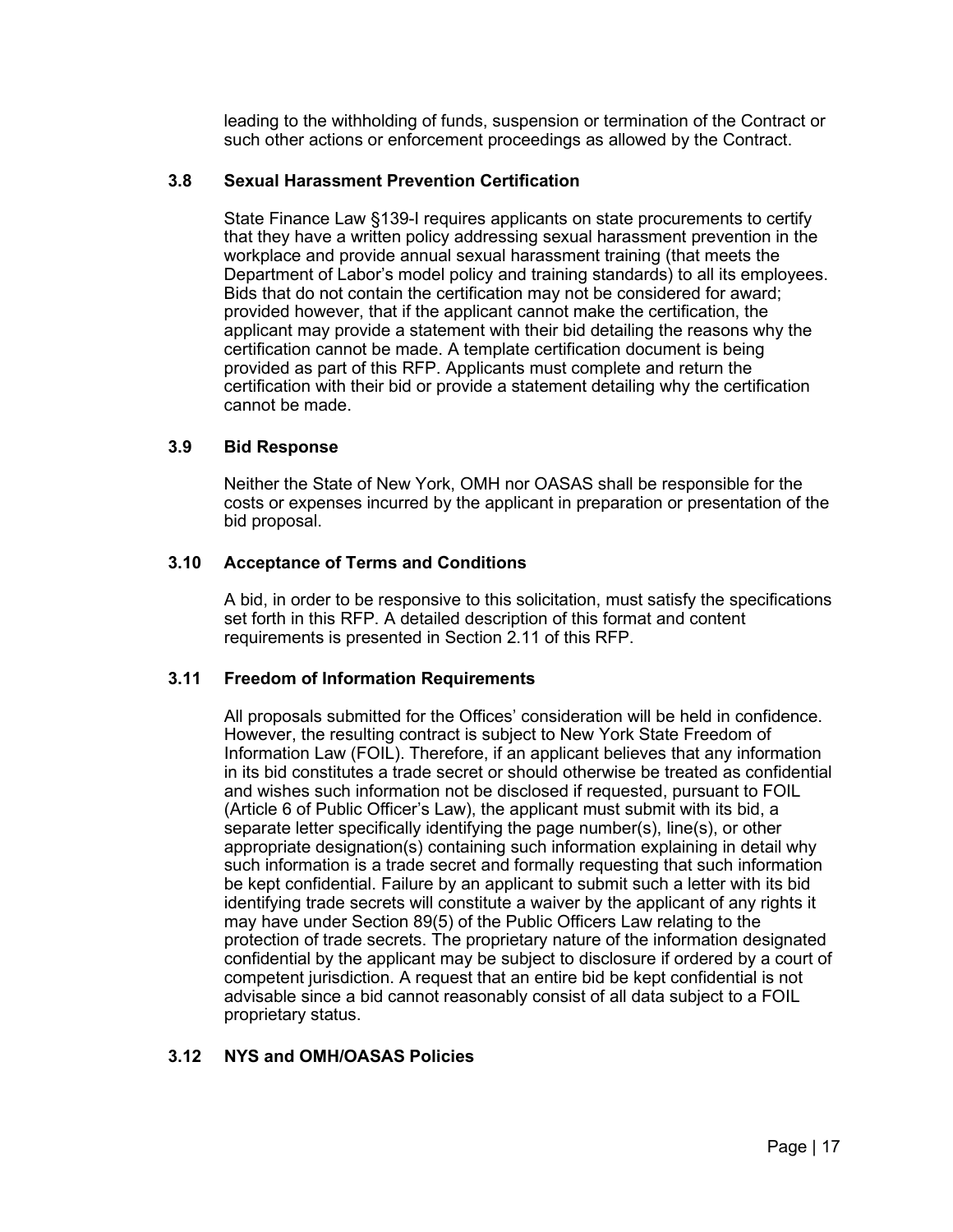The applicant/contractor must agree to comply with all applicable New York State, OMH and OASAS policies, procedures, regulations, and directives throughout the Term of the contract.

## <span id="page-17-1"></span><span id="page-17-0"></span>**4. Evaluation Factors and Awards**

## **4.1 Evaluation Criteria**

All proposals will be rated and ranked in order of highest score based on an evaluation of each applicant's written submission as well as joint internal reviews conducted by OMH and OASAS.

The Evaluation will apply points in the following categories as defined in Section 6:

| <b>Technical Evaluation</b>              | <b>Points</b> |
|------------------------------------------|---------------|
| Equity                                   | 10            |
| Population                               | 10            |
| Description of Program                   | 18            |
| Implementation                           | 28            |
| <b>Agency Performance</b>                | 8             |
| <b>Reporting and Quality Improvement</b> | 6             |
| Financial                                | 20            |
| <b>Total Proposal Points</b>             | 100 Points    |

For a detailed description of evaluation criteria for the Technical Evaluation and the Financial Assessment components, see Section 6 (Proposal Narrative).

## <span id="page-17-2"></span>**4.2 Method for Evaluating Proposals**

Designated staff will review each proposal for completeness and verify that all eligibility criteria are met. A complete proposal shall include all required components as described in Section 2.11. If a proposal is not complete or does not meet the basic eligibility and participation standards as outlined in Section 2.5, the proposal will be eliminated from further review. The agency will be notified of the rejection of its proposal within 10 working days of the proposal due date.

Proposals will be conducted in two parts: Technical Evaluation and Financial Assessment. The technical evaluation committee, consisting of at least three evaluators, will review the technical portion of each proposal and compute a technical score. A financial score will be computed separately based on the operating budget and budget narrative submitted.

Evaluators of the Technical Evaluation component may then meet to discuss the basis of those ratings. Following the discussion, evaluators may independently revise their original score in any section. Once completed, final Technical Evaluation scores will then be recalculated, averaged, and applied to the final Financial Assessment score to arrive at final scores.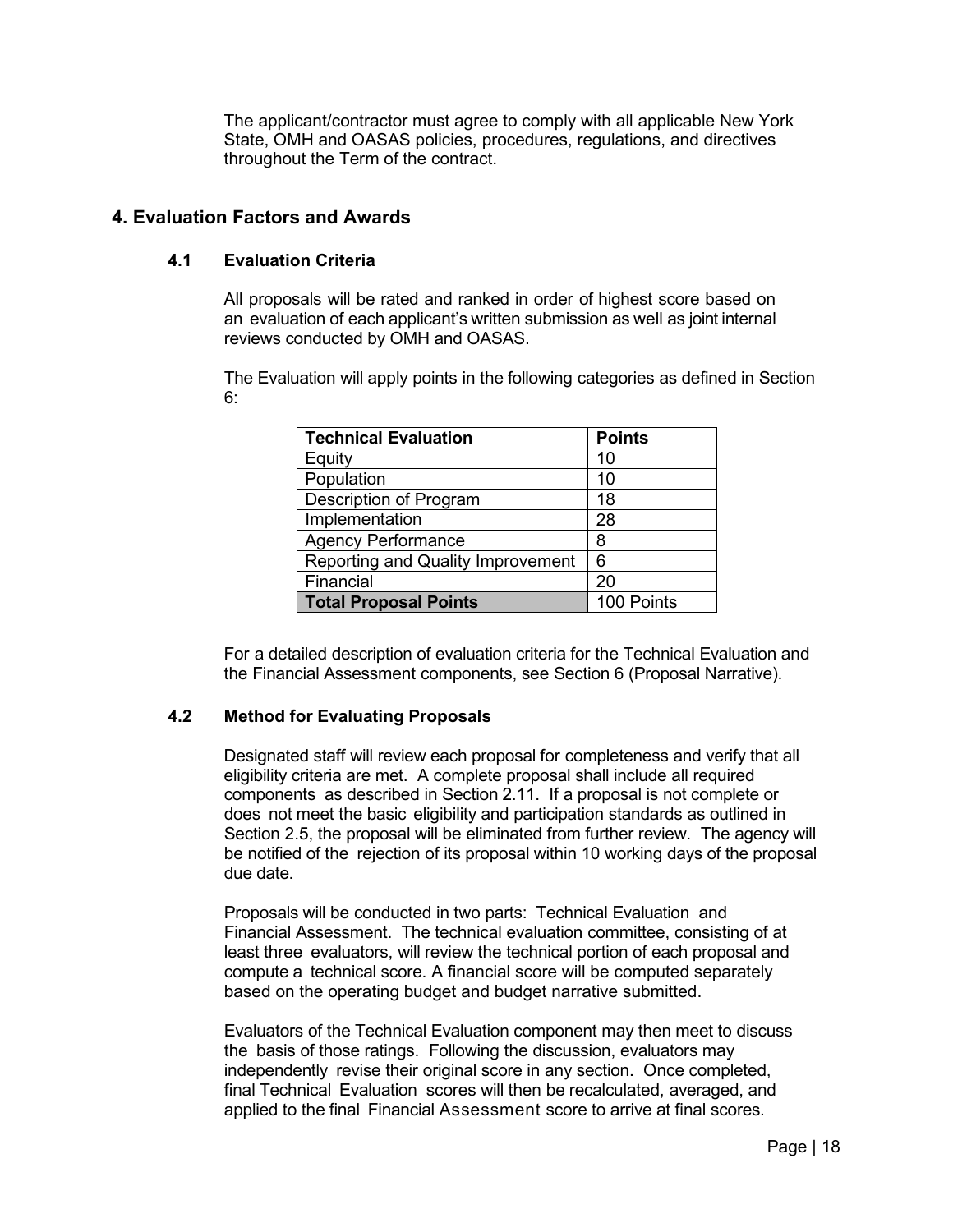Any proposal not receiving a minimum average score of 70 will be eliminated from consideration.

In case of a tie in the scoring process, the proposal with the highest score on the Implementation ( Section 6.3) of the Proposal Narrative will be ranked higher.

#### <span id="page-18-0"></span>**4.3 Process for Awarding Contracts**

#### <span id="page-18-1"></span> **4.3.1 Initial Awards and Allocations**

Proposals will be reviewed, scored and ranked, and awards will be made to the applicants with the highest score in each of the NYS Economic Development Region (EDR) (NYC will receive three (3) awards, the other EDRs will receive one (1) to assume the development and operation of ICSCs.

#### <span id="page-18-2"></span>**4.3.2 Contract Termination and Reassignment**

There are a number of factors that may result in the contract being reassigned. These include but are not limited to, failure to meet start-up milestones, failure to maintain staff to client ratio, excluding referrals based on criminal or substance use history, or poor performance outcomes. A contractor will be provided notification if there is need for reassignment.

To reassign the contract, OMH and OASAS will go to the next highest ranked proposals.

#### <span id="page-18-3"></span>**4.4 Award Notification**

At the conclusion of the procurement, notification will be sent to successful and non-successful applicants. All awards are subject to approval by the NYS Attorney General and the Office of the State Comptroller before an operating contract can be finalized.

OMH and OASAS reserve the right to conduct a readiness review of the selected applicant prior to the execution of the contract. The purpose of this review is to verify that the applicant is able to comply with all participation standards and meets the conditions detailed in its proposal.

## <span id="page-18-4"></span>**5. Scope of Work**

#### <span id="page-18-5"></span>**5.1 Introduction**

New York State OMH and OASAS will make funds available for the development of 12 ICSCs throughout NYS: 3 Centers in the NYC economic development region; and 9 Centers outside of NYC, throughout the nine other economic development regions, as shown in the table in Section 1.1. Funds for this award will include one-time operational funds and limited state-aid. State-aid will be dependent on certification.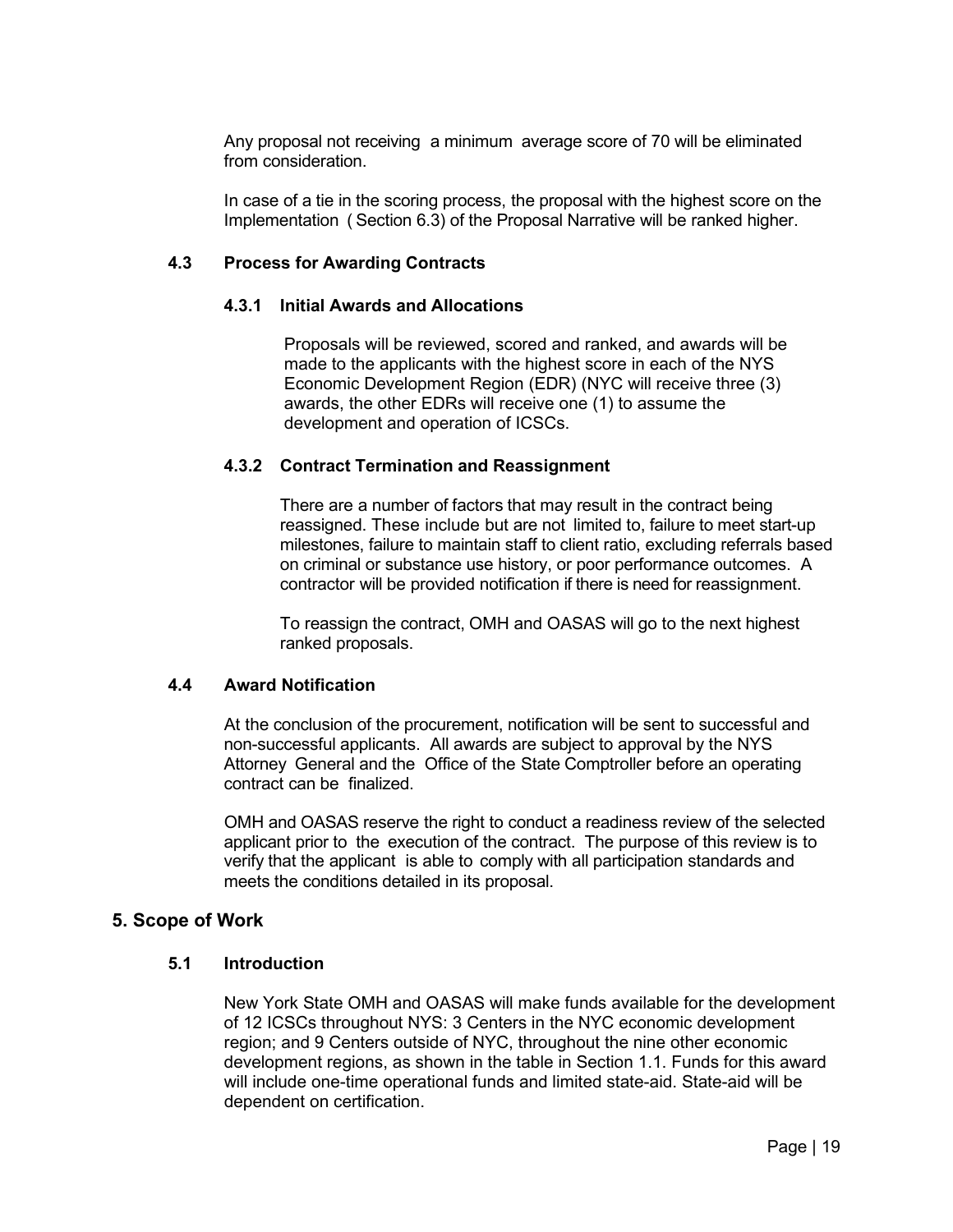In addition to operational funds and state-aid, applicants awarded this RFP will be eligible to request capital funding. Capital funding will be available for up to \$1,000,000, to be spent within 12 months of contract execution. ICSC Providers must commit to meet start-up spending requirements, with the expectation that Centers will be operational and have the capability to bill for services upon licensure.

The selected Providers will establish ICSCs according to the Crisis Stabilization Center Program Guidance. See Section 1 of this document for a link to the draft guidance.

Both the proposed regulation and program guidance are *not* yet formally approved. While no substantive changes are anticipated in either the regulation or program guidance, ICSCs will be expected to comply with the final regulation and program guidance when promulgated and effective.

Applicants awarded this RFP will need to be in possession of an operating certificate jointly issued by the Offices to be able to operate an ICSC. In keeping with the provisions of MHL Article 36, the Provider must demonstrate its capacity to deliver OMH and OASAS jointly certified Crisis Stabilization Center services to all New Yorkers at risk of, or currently experiencing, a mental health and/or substance use crisis. ICSCs must have capacity to serve all presenting individuals, including adults and children/adolescents, twenty-four hours per day, seven days per week, 365 days per year.

Centers will collaborate with the OMH Field Offices, OASAS Regional Offices, Local Government Units (LGUs), law enforcement agencies, schools, hospitals, and other community programs and providers. Participation in county and community planning, including active collaboration in Community Service Boards and inclusion in Local Service Plans, will also be crucial to serve the community's needs.

ICSCs may be operated by or affiliated with hospitals and/or hospital affiliated programs. Additionally, Centers may be co-located with existing facilities and service providers, consistent with any applicable CMS requirements, including but not limited to, crisis residential services, mobile crisis services, outpatient clinics, inpatient rehabilitation or residential programs and/or other services such as Opioid Treatment Programs and Open Access Centers. CSC Providers considering development of an ICSC co-located or adjoined with an existing facility and/or service provider must ensure the Center operates in accordance with the Crisis Stabilization Program Guidance.

## <span id="page-19-0"></span>**5.2 Objectives and Responsibilities**

ICSCs must follow and adhere to the CSC Program Guidance to provide services that are voluntary, person-centered, and trauma-informed, with an emphasis on peer and recovery-oriented supports. Services will be provided in a welcoming and comforting environment that has the capacity to serve children, adolescents, adults, and families. Individuals may present to an ICSC as a walk-in or voluntary transport by law enforcement, EMS, and/or collaterals.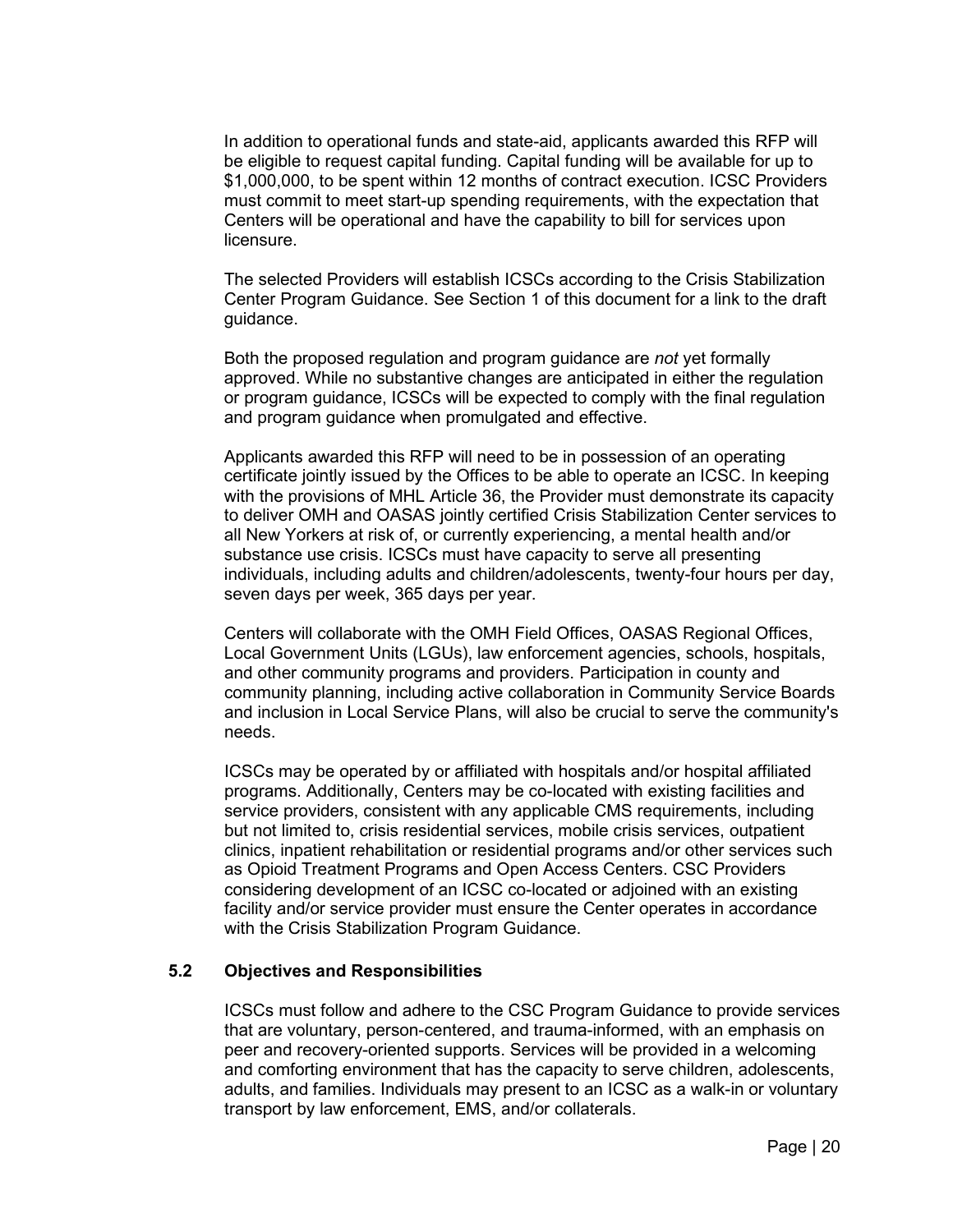ICSCs will be adequately staffed with a multidisciplinary team. Staffing will have the ability to meet the needs of the service area and provide services for various levels of acuity. Staffing numbers will be based on the needs of operating a 24/7 facility and will reflect demographic data obtained on the service area.

Peers are integral to the crisis response and stabilization of recipients at ICSCs. The presence of a peer upon presentation to the Center helps to reduce an individual's stress associated with their presenting concerns and/or the stigma related to needing on-site services.

Additionally, peers may function as an advocate to the recipient throughout service delivery, providing support based on their expertise and personal experiences. Peer support is critical in ensuring Centers provide person-centered and recovery-oriented services. Peers will be available at all ICSCs to ensure recipients have their needs met in a comfortable, non-threatening environment. Recipients will have the option for peers to remain engaged throughout their stay to increase their level of comfort. Peers can also assist with resources and community linkages.

Staff with appropriate credentials and/or licensure will be available to screen and assess for level of acuity, including risk of harm to self, harm to others and overdose risk, by using appropriate evidence-based tools. Additionally, Centers will have staff with expertise in assessment of withdrawal from substances and providing withdrawal management, as clinically indicated, to assess for immediate or emerging needs for a higher level of detoxification based on a standard withdrawal assessment tool. ICSC staff will be knowledgeable of resources available in the community to address social determinants of health and the inherent disparities in such areas that include but are not limited to healthcare access, housing, employment status, and food security.

ICSCs provide services for all levels of acuity, within their staff's scope of practice and scope of services provided at the Center, including but not limited to the stabilization and treatment of acute mental health and/or substance use symptoms. The following services must be provided at the ICSC.

- Triage, screening, and assessment
- Therapeutic interventions
- Peer support
- Ongoing observation
- Care collaboration with a recipient's identified collaterals
- Discharge, aftercare planning and follow-up
- Psychiatric Diagnostic Evaluation and Plan
- Psychosocial Assessment
- Medication Management
- Medication for Addiction Treatment (MAT)
- Medication Administration and Monitoring
- Mild to Moderate Detoxification Services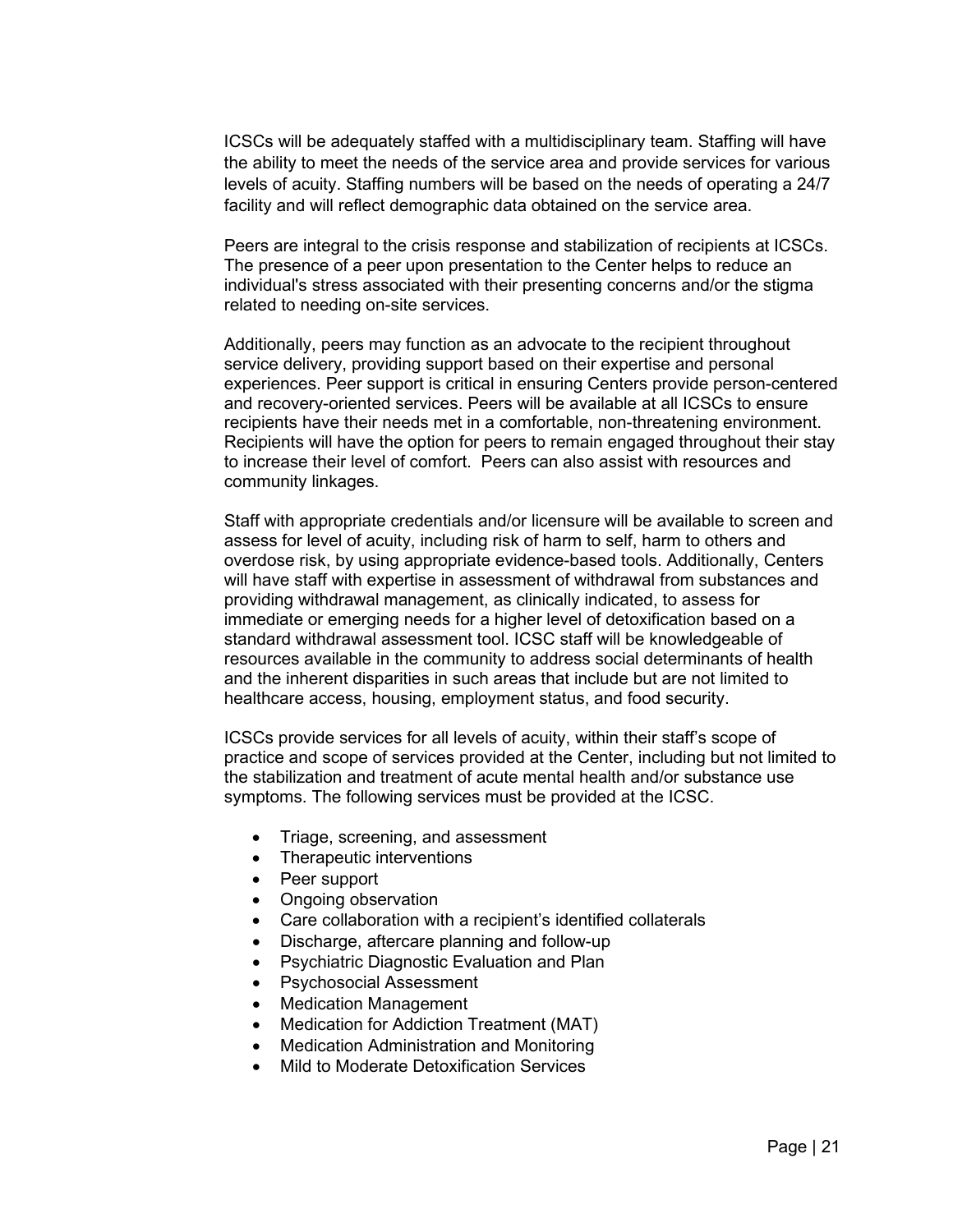ICSCs will serve all individuals who present, regardless of age and/or primary residence. Services are to be provided in order to meet the recipient's needs and should be discussed in collaboration with the recipient. All Centers will assess for level of acuity, including but not limited to suicide risk, overdose risk, risk of violence, substance use, health, and mental health needs, using evidencedbased screening and assessment instruments during the initial assessment, and throughout service delivery, as indicated. Centers will assist individuals with a wide array of presentations, including but not limited to housing needs, trauma, acute stress, family dynamics, anxiety, grief, and adjustment to major life events.

ICSCs will have the ability to serve the presentations described above and will also be equipped to serve individuals experiencing mild to moderate intoxication, those in need of mild to moderate detox, symptoms related to medication adjustments, assistance with medication administration and management, and individuals presenting with early stages of psychosis.

ICSCs must have procedures in place to inform what staff will do if acute safety concerns arise, (i.e., suggesting a recipient move to a quiet area, providing immediate support, calling for an ambulance, security, and/or 911 for assistance) For recipients who require a higher level of care, the ICSC must assist the individual with accessing the next level of care.

Discharge and aftercare planning are fundamental services that will begin when an individual presents to the ICSC and will be continuously discussed throughout the service period. Discharge and aftercare planning involve creating clear pathways for continuity of care. Continuity of care is critical to ongoing stabilization of the recipient. Throughout discharge planning, staff will assess and identify basic needs, including but not limited to emergency housing, food pantries, and community resources for connection and linkage.

All attempts will be made to provide aftercare appointment times with outpatient providers, programs, case managers, and intensive services prior to discharge. It is also strongly recommended that all Centers create, update, and/or share Wellness and Safety Plans consistent with recipient consent (see Program Guidance for reference). Centers will assist with transitions and arrange warm hand-offs, including transportation assistance, when possible, with aftercare providers and/or programs.

Follow-up services are essential to ensure recipients are supported and directly connected with the next level of care. All recipients will be offered follow-up services. Follow-up may include a phone call within twenty-four hours post discharge from the Center to check on referrals and aftercare appointments. Discussion of continuity of care and/or transitional services will be conducted in collaboration between ICSC staff and the recipient. Policies and procedures should reflect follow-up service processes. All efforts will be made to ensure recipients are connected to referred services and supports.

#### <span id="page-21-0"></span>**5.3 Implementation**

ICSCs will be jointly licensed, monitored, and overseen by OMH and OASAS, in accordance Title 14 NYCRR Part 600.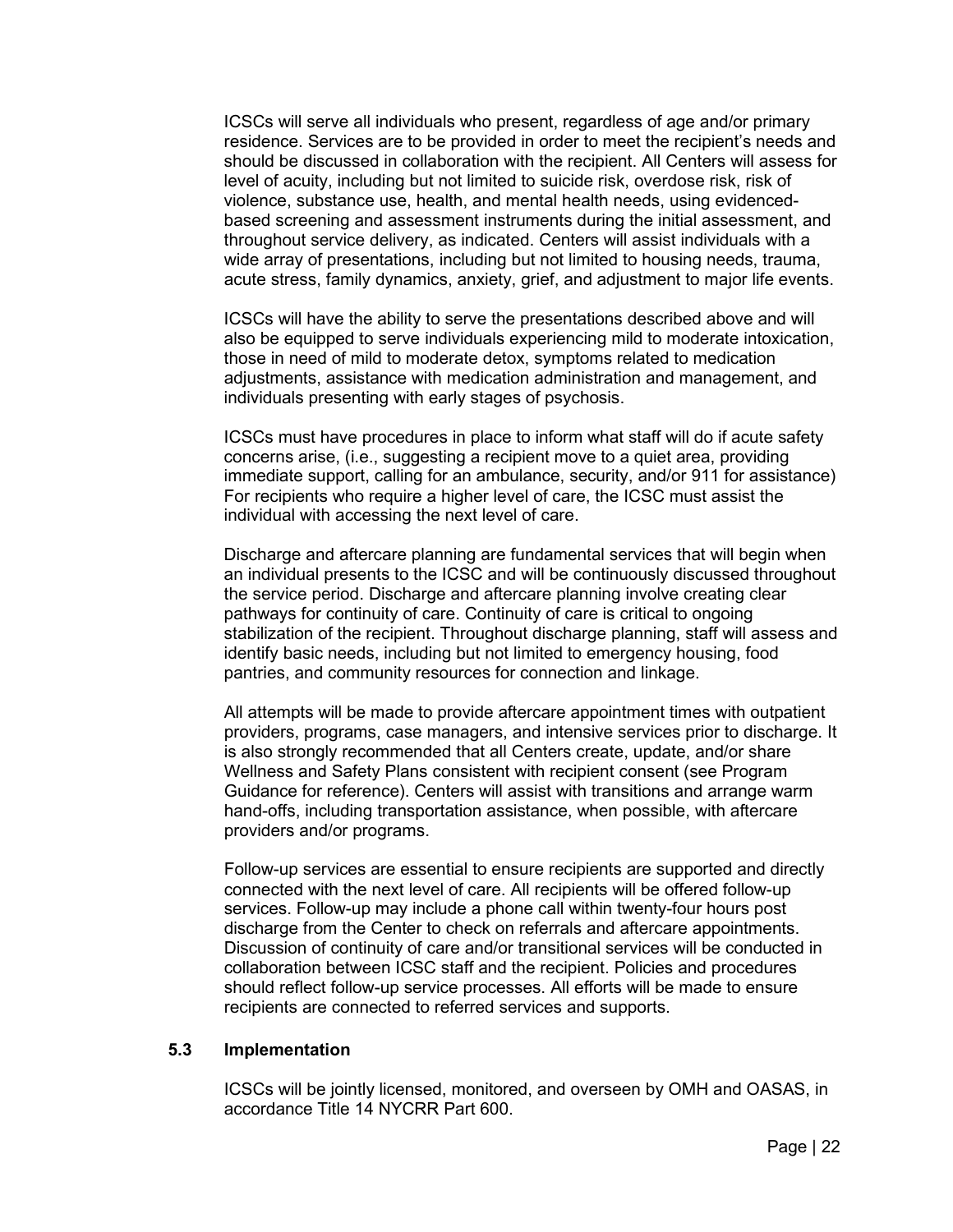According to Crisis Stabilization Center Program Guidance, Centers are required to employ an adequate number of professional staff. ICSC Providers will hire staff that have the qualifications to meet the needs of the service area and in a timeline that ensures coverage of 24/7 operations. All efforts will be made to hire and retain staff that reflect the diverse demographic profile of the community.

ICSCs will be overseen by a Medical Director (refer to definition of Medical Director in the regulation and program guidance). ICSC Providers are required by Title 14 NYCRR Part 600 to have at least one Psychiatrist or Psychiatric Nurse Practitioner, a Credentialed Alcoholism and Substance Abuse Counselor, and a Certified or Credentialed Peer Specialist on-duty and available at all times (refer to definition of on-duty in the regulation and program guidance). ICSCs must also have a Registered Nurse on-site twenty-four hours per day, seven days per week. Additional types, schedules, and numbers of staff should be based on projected volume and needs of recipients. Staffing plans will be formulated based on the foundation of the Crisis Stabilization Center Regulations, Program Guidance and the needs of the service area.

Centers must provide ongoing and emergency supervision by qualified staff. ICSC Providers will maintain a plan for regular supervision of all staff members described in the staffing plan.

ICSC Providers will develop a training plan that includes but is not limited to the training components outlined in the Crisis Stabilization Program Guidance. ICSC Centers will create policies and procedures to provide and monitor staff training within specified time frames. Trainings should be continuously reviewed and updated based on the needs and changes of the catchment area. Providers will arrange training for their staff as required as an OMH/OASAS jointly licensed Crisis Stabilization Center.

ICSCs will establish working relationships with community agencies in their service area. Memorandums of Understanding (MOU) must be obtained with programs described in Crisis Stabilization Center Regulations and Program Guidance to facilitate rapid access and linkages to follow-up services. Partnerships must include providers and programs within the crisis response system.

Additional relationships will be established with community partners including but not limited to law enforcement, EMS, local hospitals, inpatient rehabilitation, residential and detoxification facilities, community-based providers, harm reduction programs, health homes, local housing programs, and other community-based services to ensure individuals are referred to and connected with the appropriate follow-up services based on their preference and need.

ICSCs will have the ability to meet billing requirements described in Program Guidance. All individuals who present will receive voluntary services, regardless of ability to pay. ICSCs and MCOs will work collaboratively to facilitate discharge and aftercare planning, where applicable.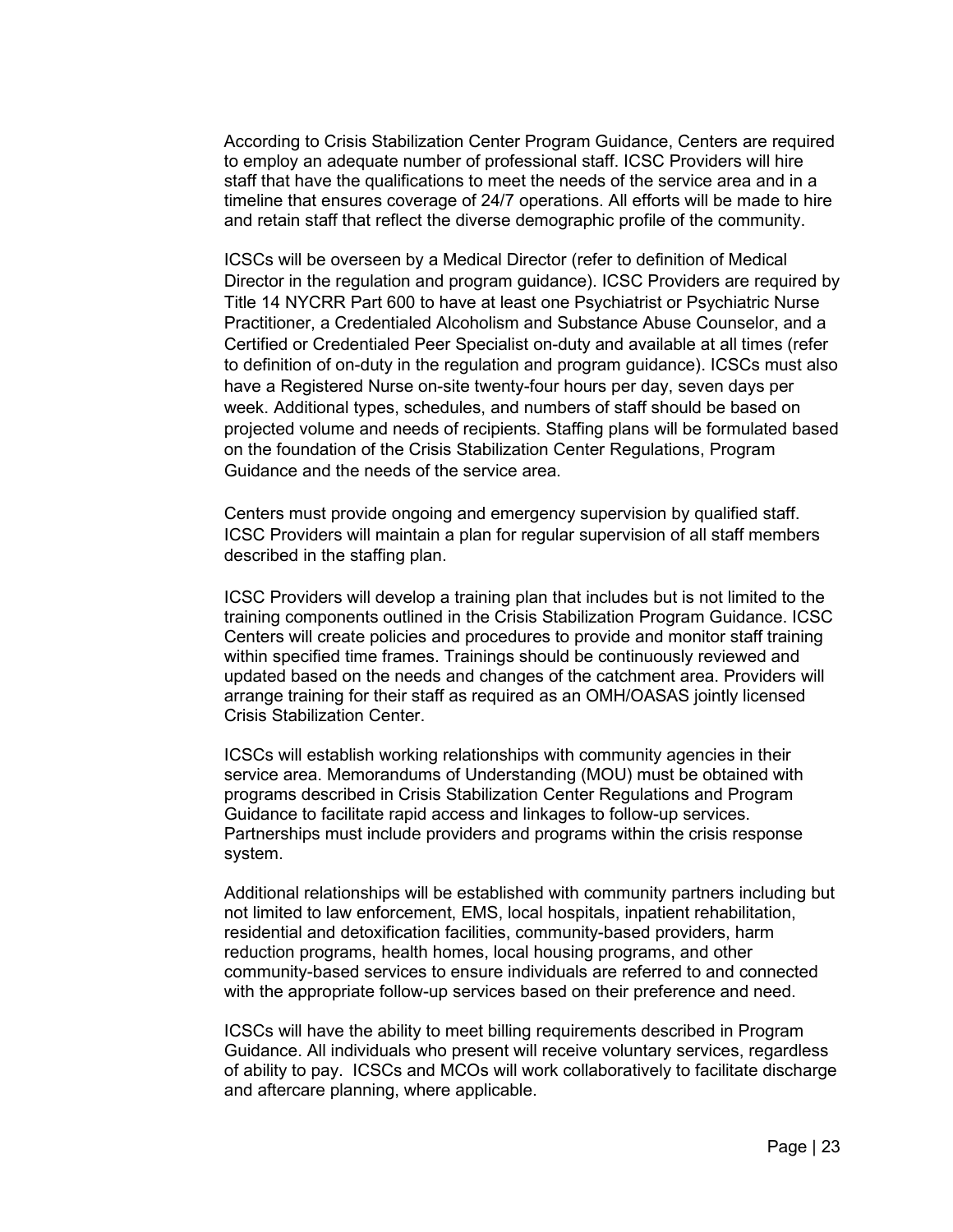ICSCs must maintain a welcoming and comforting environment that has the capacity to serve children, adolescents, adults, and families in accordance with Part 600 and Program Guidance. Centers will be designed to provide separate waiting areas and service delivery areas to individuals under the age of 18. Physical spaces should include privacy areas and/or privacy options for families and individuals who require additional accommodations. The Center must be reasonably maintained to accommodate all recipients including but not limited to individuals with developmental and intellectual disabilities, physical disabilities, language access needs, and visual impairment and blindness.

Centers will maintain case records in accordance with state and federal confidentiality and privacy laws, rules and regulations in the to-be-promulgated regulations of Title 14 NYCRR Part 600, and Program Guidance.

## <span id="page-23-0"></span>**5.3.1 Capital Project Funds**

To assist in capital improvements for the implementation of certified ICSCs, OMH will provide up to \$1,000,000 in capital funding to RFP awardees upon request, under a separate capital contract. Capital improvements will vary widely depending on the programmatic changes proposed by each bidder. Note these funds may not be used for acquisition and must be expended within 12 months of executing the capital contract.

The table below is not an exhaustive list of eligible expenses. However, any expenses not listed on the table below are subject to the approval by OMH.

| Category of<br><b>Expense</b> | <b>Allowable</b><br>Costs                                |
|-------------------------------|----------------------------------------------------------|
| Construction                  | Site work, Construction, contingency,                    |
| Desian                        | Architect fees                                           |
| Administration                | Legal fees, accounting fees,                             |
| Other                         | Permits, site testing, insurance, owner's representative |

## <span id="page-23-1"></span>**5.4 Reporting, Quality Improvement, and Utilization Review**

ICSCs must comply with all OMH fiscal reporting requirements as outlined in the [Aid to Localities Spending Plan Guidelines.](https://apps.omh.ny.gov/omhweb/spguidelines/selectcontract.asp)

ICSC providers are required to adhere to the incident reporting requirements under the Justice Center in accordance with MHL Section 31.35 and 14 NYCRR 550 and use of the New York Incident Management Reporting System (NIMRS).

Centers must ensure staff complete background checks as part of the hiring process in accordance with to-be promulgated Title 14 NYCRR Part 600 and program guidance.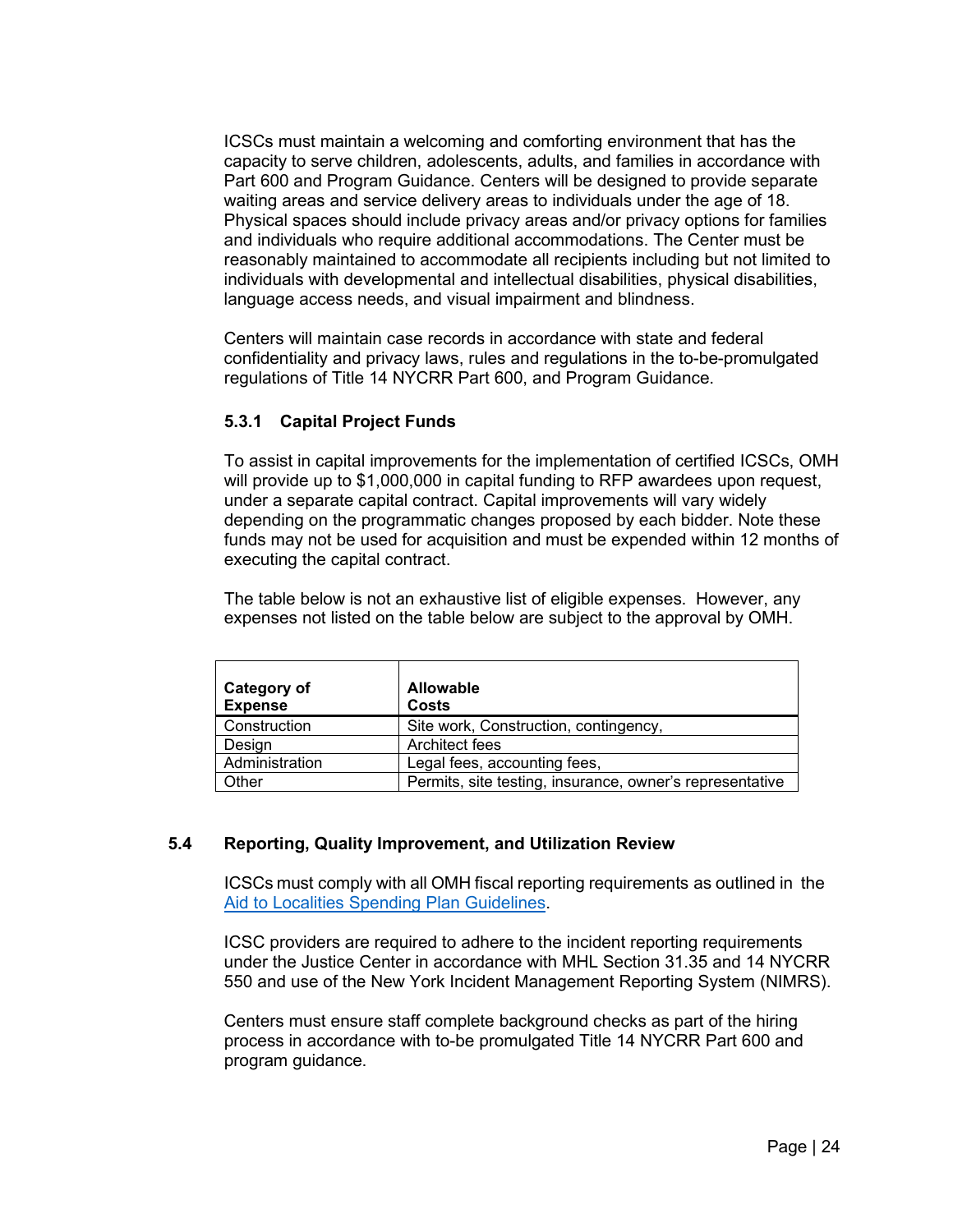ICSCs will be required to maintain accurate reporting and case records according to Regulation and Program Guidance.

ICSC Providers must have a quality, supervisory, and operational infrastructure to support submitting monthly reports to OMH and OASAS regarding all enrolled clients, including presentation and discharge dates, characteristics of individuals served, referral source, services provided, discharge plan, disposition, and follow-up. Information will also be submitted regarding performance indicators demonstrating that recipients' continuity of care has been assured. The Offices will provide Centers with a template of the data items required for reporting for manual or bulk data entry.

OMH and OASAS will work to minimize reporting burden overtime by developing interoperability options to avoid duplicate data entry. The offices plan to leverage data directly with the ICSC Electronic Health Records (EHRs). EHR is expected to have an HL7 FHIR®/ CCDA/ CSV or similar web service for seamless direct integration of data.

Providers will be expected to participate in an active learning community, in collaboration with the Offices, to review progress, outcomes and develop best practices for Crisis Stabilization Centers. Learning community activities will involve, at a minimum, quarterly meetings with the Offices and key stakeholders to assure that the Center staff are serving the community and that individual and program-wide concerns can be quickly addressed.

ICSC Providers will have a systemic approach for self-monitoring and ensuring ongoing quality improvement of services, including analyzing utilization review findings and recommendations. Areas for quality improvement may include not only provision of services while at the ICSC, but also referrals, follow-up attempts, and recipient feedback. Findings will inform the ICSC's overall quality improvement plan. Providers should ensure continuous quality improvement of services and development of the Center, including regular monitoring and evaluation of outcomes. Providers will participate in site visits from OMH, OASAS, and the New York City Department of Health and Mental Hygiene (DOHMH) where applicable.

#### <span id="page-24-0"></span>**5.5 Operating Funding**

Providers will be funded through net deficit and Medicaid funding.

Start-up funds will be allocated in the first year of the contract (\$1.67M) and can be spent over two years. Additionally, there will be ongoing net deficit support of \$1.4M per Center annually.

Crisis Stabilization Center providers will also be expected to bill Medicaid.

The annual expected Medicaid revenue per Center is a follows:

**ICSC Upstate** - \$2,752,574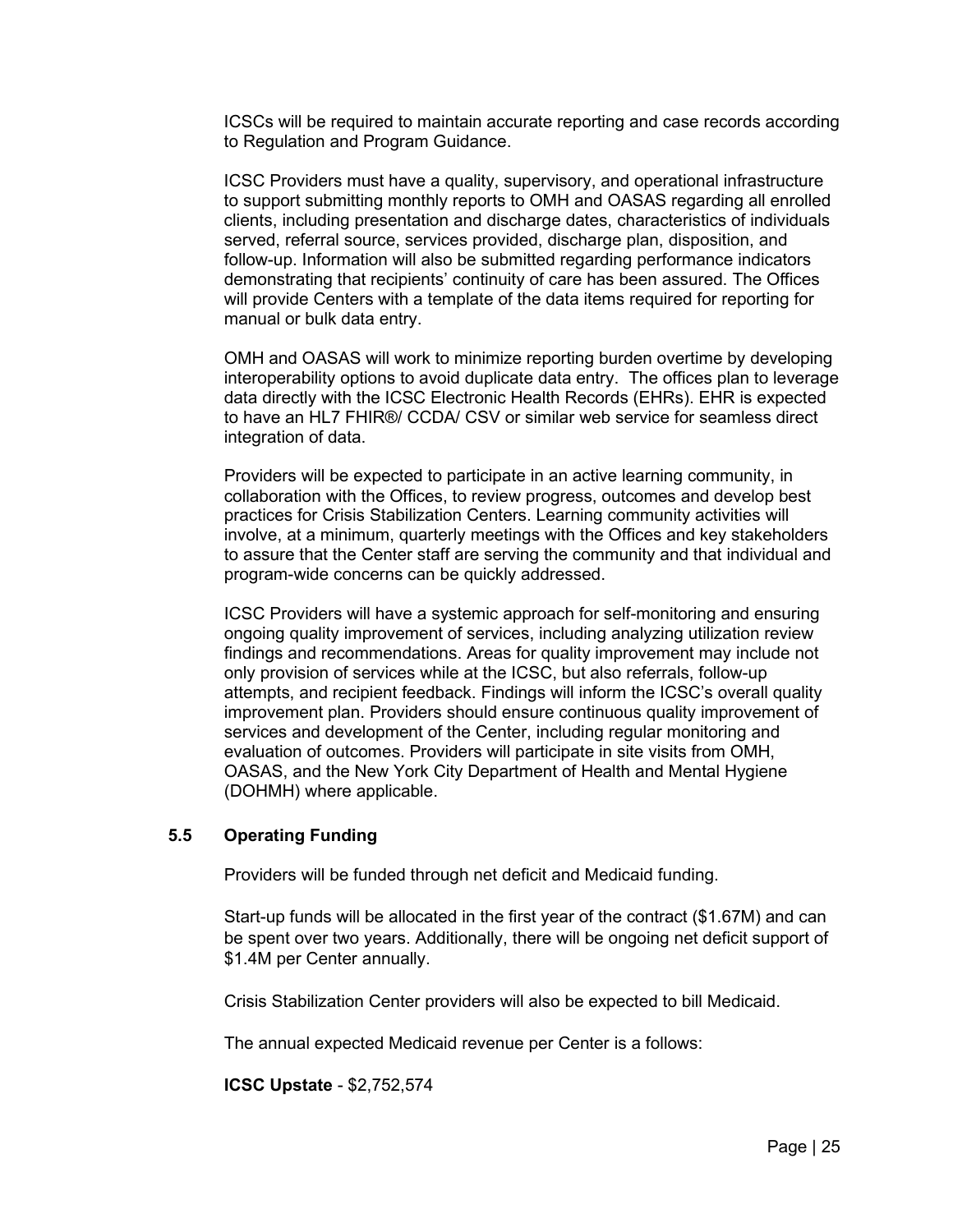#### **ICSC Downstate** - \$3,155,913

Please note that downstate includes NYC, Dutchess, Nassau, Orange, Suffolk, Westchester, Rockland and Putnam Counties.

## <span id="page-25-0"></span>**6. Proposal Narrative**

When submitting proposals for funding under this RFP, the narrative must address all components listed below, in the following order. Please be clear and concise in your response. Not all questions need to fill the full character allowance. Separate proposals must be submitted for each program that is proposed. Agencies will use only the space available in Grants Gateway.

#### <span id="page-25-1"></span>**6.1 Equity**

- Entity's Commitment to Equity and the Reduction of Disparities in Access, Quality, and Outcomes for Marginalized Populations.
	- a. Provide the Center's mission statement, including information about the intent to serve individuals from marginalized/underserved populations.
	- b. Identify the management level person responsible for coordinating/leading efforts to reduce disparities in access, quality, and treatment outcomes for marginalized populations in your service area. This includes activities related to diversity, inclusion, equity, cultural/linguistic competence. Information provided should include the individual's title, organizational positioning, education, and relevant experience.
	- c. Provide the diversity, inclusion, equity, cultural/linguistic competence plan as outlined in the [National CLAS Standards](https://thinkculturalhealth.hhs.gov/clas) for the ICSC. Note - plan format should use the SMART framework (Specific, Measurable, Achievable, Realistic, and Timely). The plan should include information in the following domains: workforce diversity (data informed recruitment), workforce inclusion, reducing disparities in access, quality, and treatment outcomes in patient population, soliciting input from diverse community stakeholders and organizations).
	- d. Describe the process by which the diversity, inclusion, equity, cultural/linguistic competence plan was created using stakeholder input from behavioral health service users and individuals from marginalized/underserved populations. Additionally, describe how the plan will be regularly reviewed and updated.
	- e. Describe the demographic makeup of the population in the catchment area using available data (race/ethnicity/gender/sexual orientation/language). Additionally, please describe how this data will be used to shape decisions pertaining to the recruitment and hiring of staff, policies, trainings, and the implementation of best practice approaches for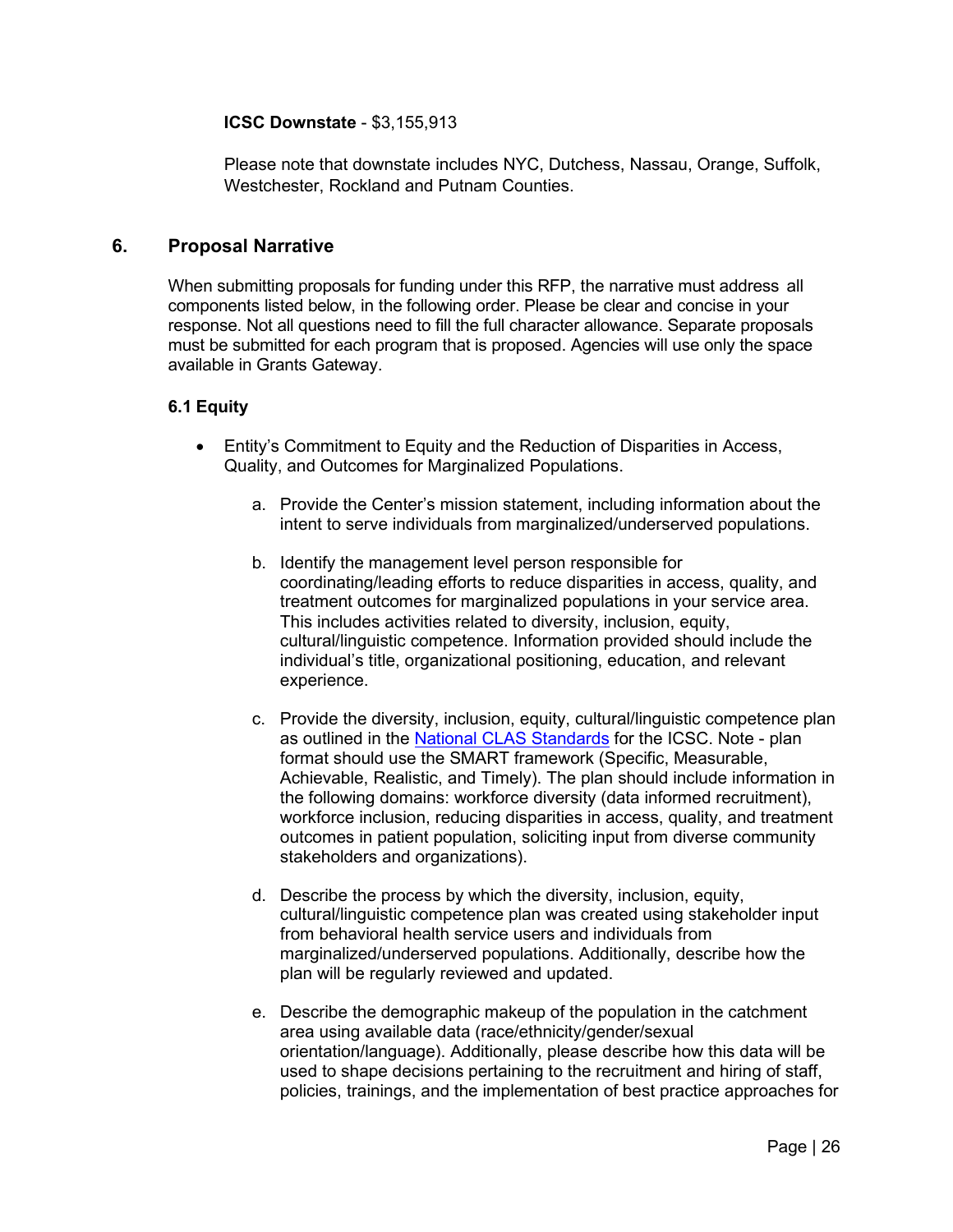serving individuals from marginalized/underserved populations.

- Organization Equity Structure
	- a. Describe the Center's planned committees/workgroups that will focus on efforts to reduce disparities in access, quality, and treatment outcomes for marginalized populations (diversity, inclusion, equity, cultural/linguistic competence). Please also describe the membership of these committees/workgroups (organizational positioning). Include:
		- i. how committees/workgroups review services/programs with respect to cultural competency issues within the entity;
		- ii. how this group corresponds and collaborates with the quality assurance/quality improvement/compliance parts of the organization;
		- iii. how committees/workgroups participate in planning and implementation of services within the entity;
		- iv. how committees/workgroups transmit recommendations to executive level of entity;

 Note - it is important to describe membership of representatives from the most prevalent cultural groups to be served in this project.

- Equity Training Activities
	- a. Describe the training strategy to address topics related to diversity, inclusion, cultural competence, and the reduction of disparities in access, quality, and treatment outcomes for marginalized/underserved populations. These include trainings about implicit bias, diversity recruitment, creating inclusive work environments, providing languages access services.
- Workforce Diversity and Inclusion
	- a. Describe efforts to recruit, hire, and retain staff from the most prevalent cultural group of service users. This includes a description of:
		- i. a documented data driven goal to recruit, hire and retain direct service/clinical, supervisory, and administrative level staff who are from or have had experience working with the most prevalent cultural groups of ICSC service users;
		- ii. current staffing levels of direct service/clinical staff members who are from or have experience working with the most prevalent cultural groups of its service users;
		- iii. current staffing levels of supervisors who are from or have experience working with the most prevalent cultural groups of its service users;
		- iv. and current staffing levels of administrative staff members who are from or have experience working with the most prevalent cultural groups of its service users.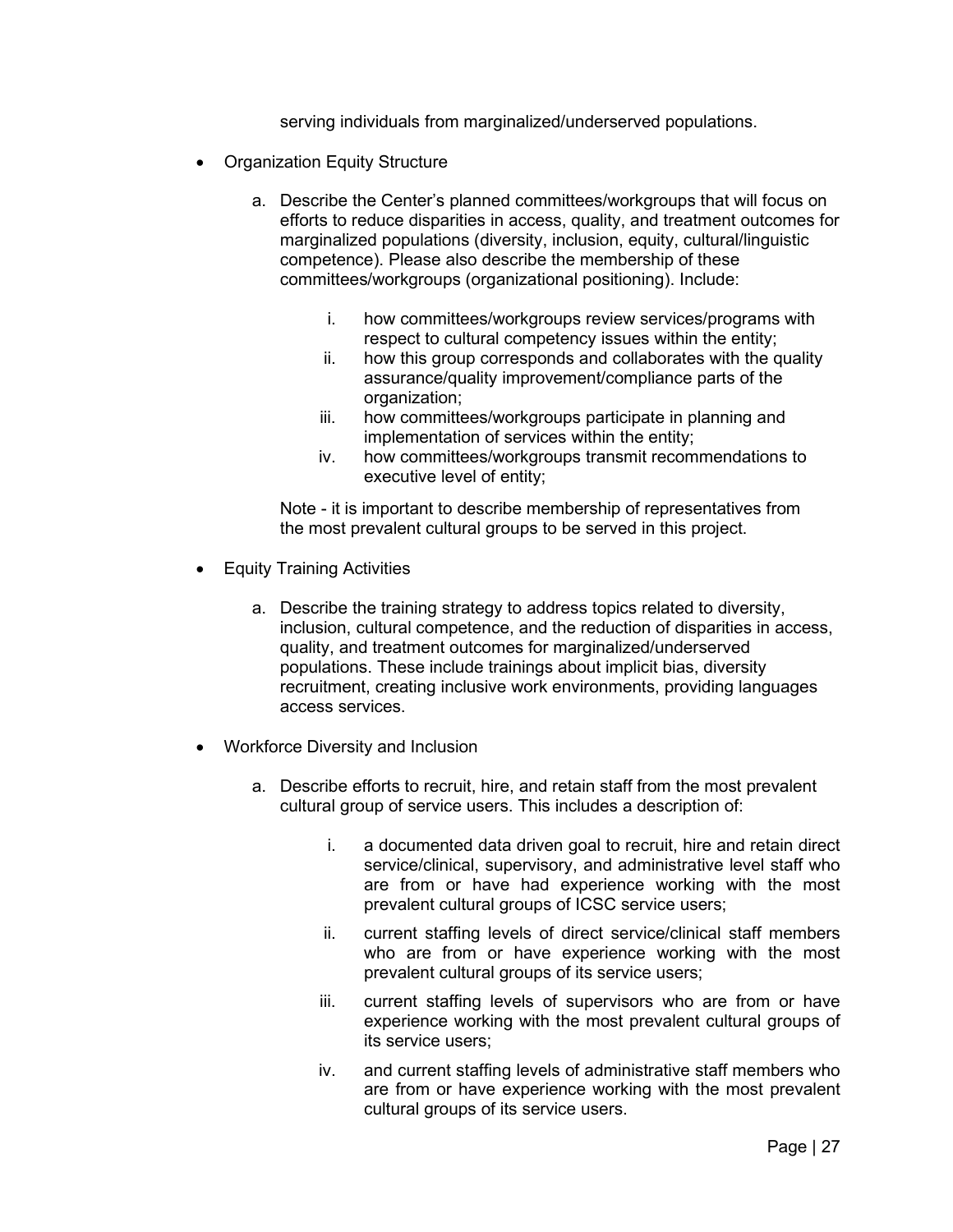- **v.** Include information about employment postings on platforms and in places specifically designed to hire diverse individuals, the use of language in employment posting(s) that illustrate the Center is seeking to recruit diverse candidates, and efforts to retain diverse employees use of best practice approaches to mitigate bias in interview/hiring processes.
- Language Access
	- a. Describe efforts to meet the language access needs of the recipients served by this project (limited English proficient, Deaf/ASL). This information should include the use of data to identify the most prevalent language access needs, availability of direct care staff who speak the most prevalent languages and the provision of best practice approaches to provide language access services (i.e., phone, video interpretation). Also include information about efforts to ensure all staff with direct contact with recipients are knowledgeable about using these resources. Additionally, provide information about the plan to provide key documents and forms in the languages of the most prevalent cultural groups of its service users (consent forms, releases of information, medication information, rights, and grievances procedures).

This section should also include information related to:

- i. Addressing other language accessibility needs (Braille, limited reading skills).
- ii. Service descriptions and promotional material.

## <span id="page-27-0"></span>**6.2 Population**

- a. Describe where the center will be located and the service area. Using available quantitative data, describe the need for a Crisis Stabilization center in your area, including projected number of individuals served per month and the method used to project this number.
	- i. Describe your understanding of the service needs and approach for addressing the needs of children, adolescents, families, and adults experiencing a crisis, including those who may have limited support networks and/or resources, and who may not otherwise be engaged in traditional services.
- b. Provide a detailed narrative of the center location and community amenities such as public transportation, parking, and surrounding environment. Include a description of the lot size and/or building.
	- i. If planning to be co-located with an established facility and/or service provider, please identify the facility and/or service provider name and location. Include partnership(s) and how the co-location will benefit the served populations and/or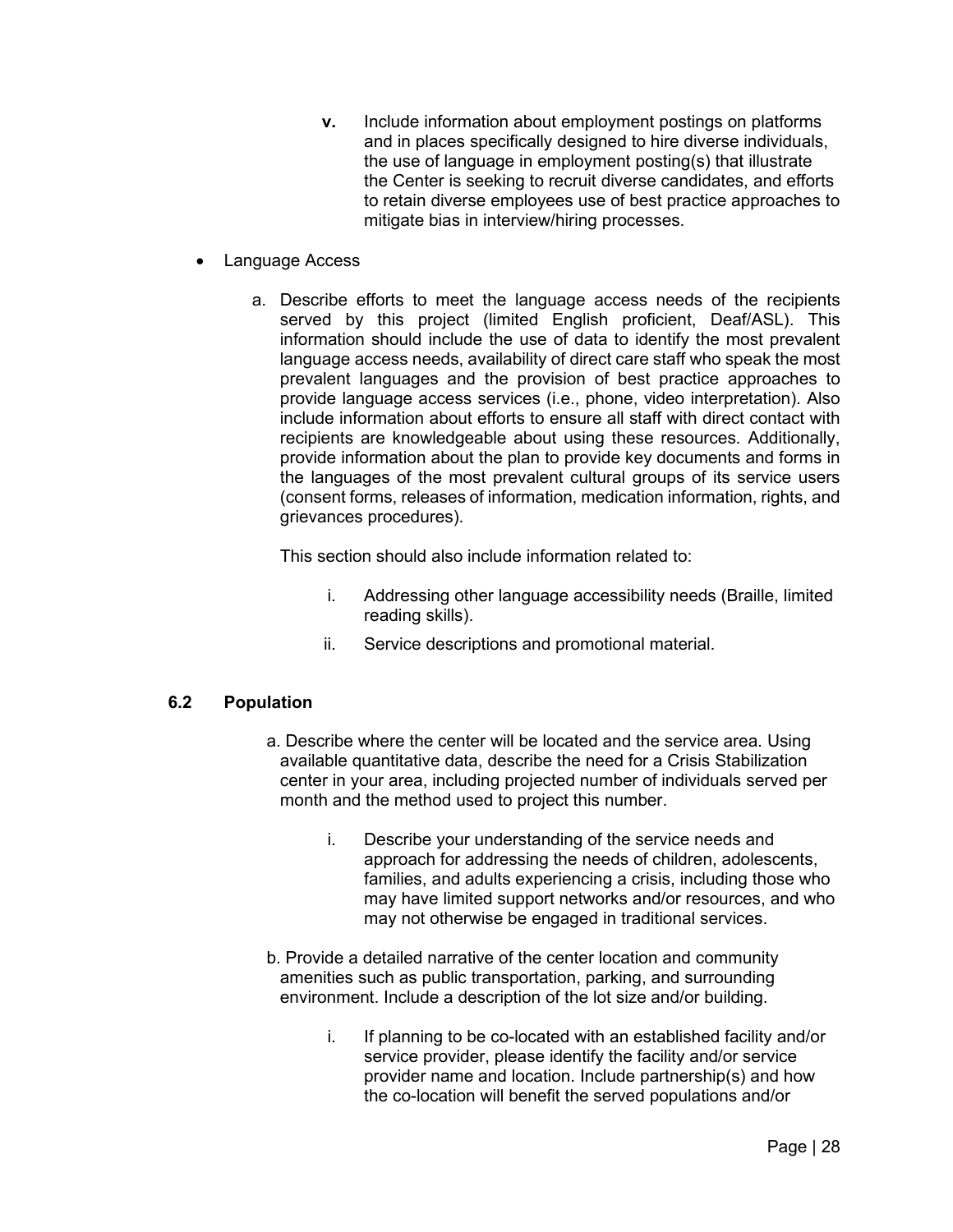expand services provided at the Center. If planning a standalone or free-standing facility, please respond N/A to this question.

c. Describe and demonstrate experience in engaging children, adolescents, families, and adults experiencing a mental health and/or substance use crisis and acute/complex trauma in the community. Provide a description of the engagement practices and strategies to be used and targeted to meet the needs of the populations being served.

#### <span id="page-28-0"></span>**6.3 Description of Program**

Responses should be consistent with the Crisis Stabilization Program Guidance **but should not be a reiteration of the Guidance**. Responses should describe how your agency would meet these areas following the Crisis Stabilization Program Guidance.

- a. Describe the plan for providing crisis services on a 24 hour per day, 7 day per week basis. Provide a narrative/plan describing how an individual will move through the Center when they present for services (I.e., who will be responsible for greeting, triaging, assessing, etc.).
	- i. Include a narrative describing how staff will work as a multidisciplinary team, including peers and other staff.
	- ii. Describe methods used for greeting, triaging/screening, and assessing recipients.
- b. Describe how the Center will provide and/or contract to provide each of the following services:
	- Triage, screening, and assessment
	- Therapeutic interventions
	- Peer support
	- Ongoing observation
	- Care collaboration with a recipient's identified collaterals
	- Discharge, aftercare planning and follow-up
	- Psychiatric Diagnostic Evaluation and Plan
	- Psychosocial Assessment
	- **Medication Management**
	- Medication for Addiction Treatment (MAT)
	- Medication Administration and Monitoring
	- Mild to Moderate Detoxification Services
	- i. Describe the tools, strategies, and therapeutic approaches that the Center will use to provide these services – including methods to assess for level of acuity, risk of harm to self, risk of harm to others, and overdose risk.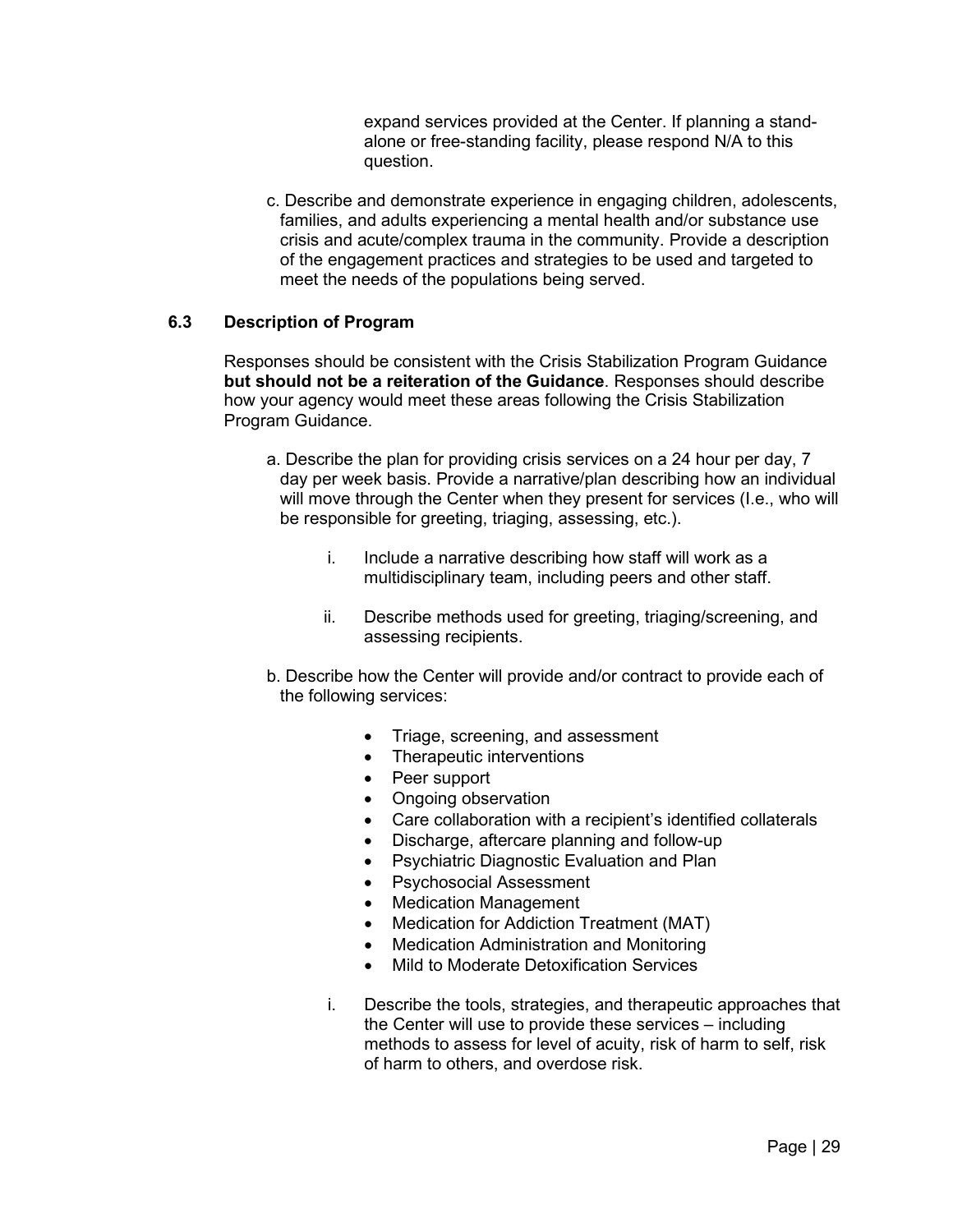- ii. Describe how medications will be managed, stored, and administered.
- c. Describe the treatment/intervention approaches that will be utilized for children and adolescents. The approach should include the Center's relationship with local school districts and colleges, Child Protective Services, and pediatricians/primary care providers. Outline how the treatment/intervention approach for children and adolescents will differ from the treatment approach for adults.
- d. Describe the methods and approaches the Center will use to promote and enforce that services provided are voluntary, person-centered, trauma informed and recovery-oriented, to all individuals that may present with a range of needs and acuity.
	- i. Explain how the Center will address complex situations, including high levels of acuity that may require hospitalization, including but not limited to inpatient psychiatric care, inpatient rehabilitation care, or inpatient detox. Include methods and approaches for internal approval, as well as internal and external warm handoffs.
	- ii. Include a description of how the Center plans to develop a safe, comforting, and welcoming environment for children, adolescents, families, and adults.
- e. Describe methods for developing referral and follow-up systems. Explain how partnerships will be utilized in this planning – including relationships with case managers, peer organizations, and advocate services.
	- i. Describe the approach that will be used to ensure successful transitions to next level of care (when necessary) and other community-based services. Include strategies the Center will utilize when there is not an available service and/or appropriate next level of care.

## <span id="page-29-0"></span>**6.4 Implementation**

Responses should be consistent with the Crisis Stabilization Program Guidance **but should not be a reiteration of the Guidance**. Responses should describe how your agency would meet these areas following the Crisis Stabilization Program Guidance. In responding, delineate the important activities and associated timeframes. The plan should be consistent with the timeframes that contract is approved by October 1, 2022 and the program is operational by January 2023.

a. Provide a plan for how the Center will establish partnerships with other components of the coordinated crisis response system in their area of coverage, including mobile crisis providers, crisis residences, and other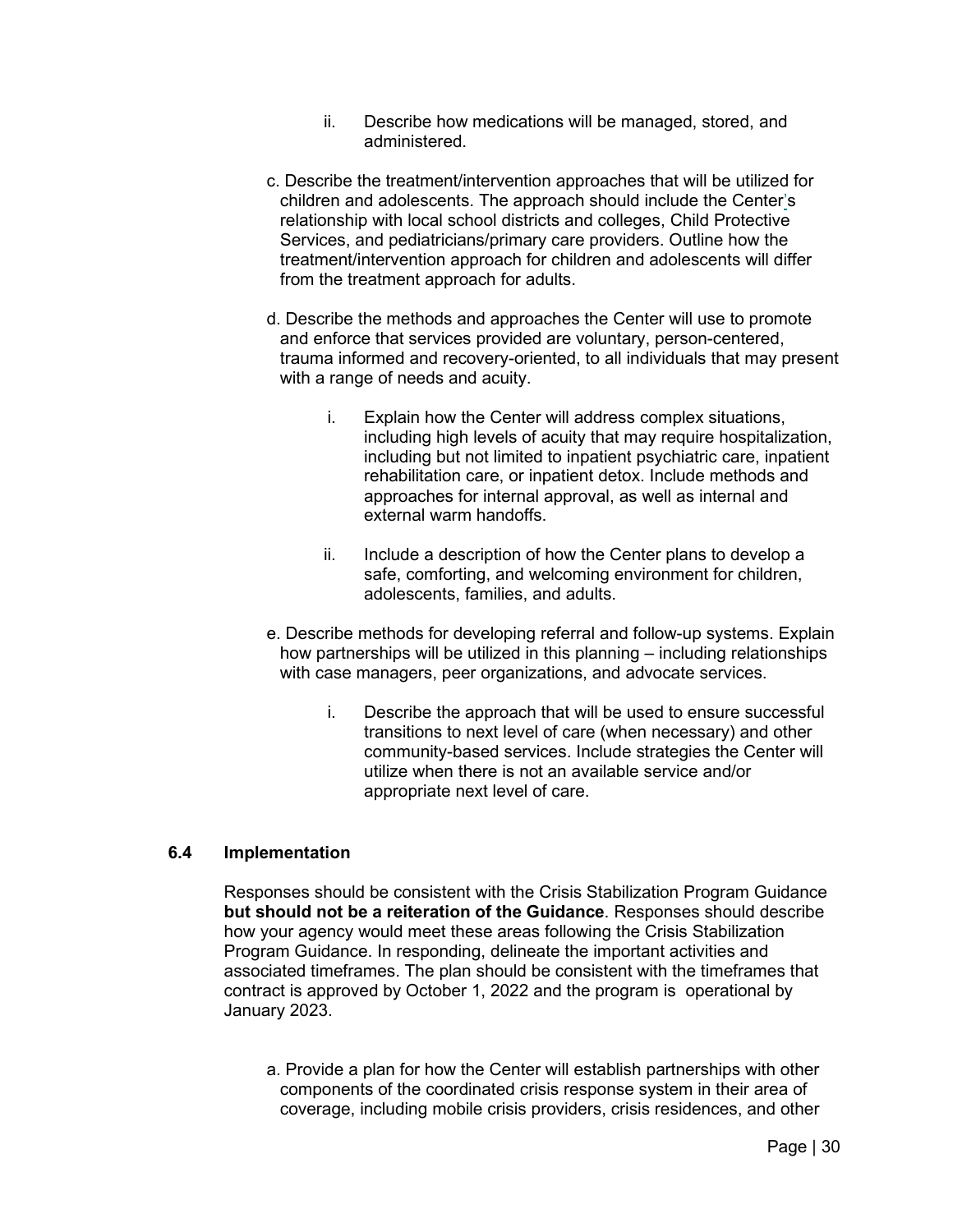Crisis Stabilization Centers. Include a narrative describing how the Center will establish partnerships with other providers and services including law enforcement, EMS, hospitals, inpatient and outpatient providers, and other community services.

- i. Provide a list of programs and entities the Center will partner with in their service area to ensure there are linkages to services and next level of care when needed. Describe how the Center plans to engage these providers, services and/or entities.
- ii. Provide a list of existing working relationships, including plans for sustaining and retaining those partnerships as well as the nature of the partnership (such as existing memoranda of understanding or formal agreements).
- b. Provide a staffing plan that includes coverage of peak and off-peak, 24/7 staffing. Include method(s) for projecting peak and off-peak hours. Provide a brief description of the roles and responsibilities of each staff member – including specific skills and level of experience expected of each staff member.
	- i. Include plans and strategies to retain and support staff in a demanding environment.
	- ii. Provide plans for regular staff supervision and what will be included as part of supervision.
	- iii. Provide details of how leadership will obtain, retain, and support staff during periods of workforce shortages and health crisis.
- c. Describe the services that on-call providers/staff will provide. Provide strategies and methods for utilizing on-call staff, including expected response time(s) based on the geography of the service area and needs of the populations being served.
	- i. Additionally, describe the services that telehealth providers/staff will provide. Provide strategies and methods for utilizing telehealth staff, including expected response time(s) based on the Centers ability to provide telehealth services (i.e. equipment and bandwidth). Include plans for how the Center will engage the recipient when services are delivered via telehealth and how on-site staff members will assist.
- d. Describe how the Center will develop a physical space that is comfortable and practical relative to equipment and administrative oversight – including medication administration. Include potential barriers the Center may face operating and maintaining a 24/7 facility and how the Center plans to overcome those challenges.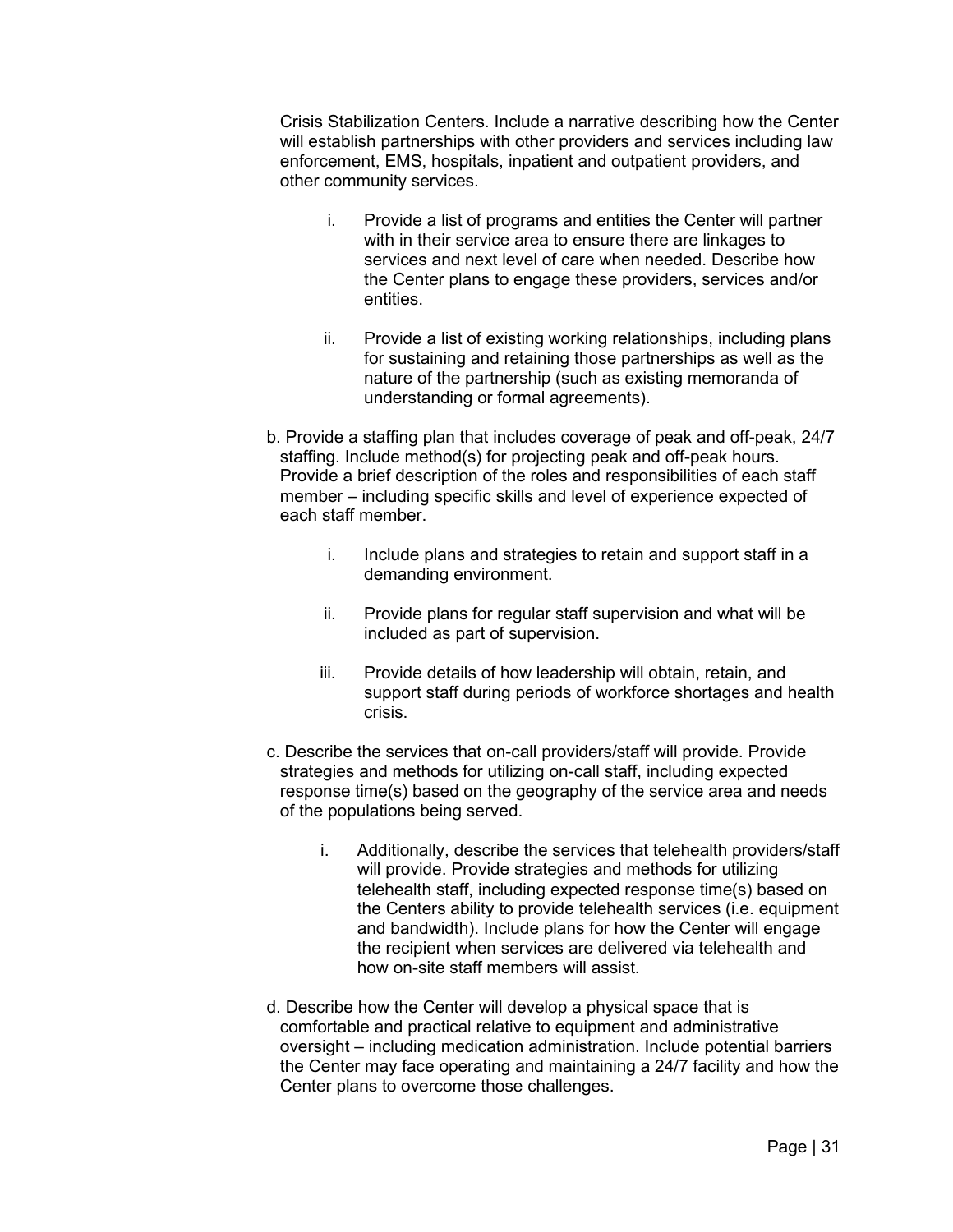- e. Describe the method/system that will be used to maintain case records consistent with state and federal rules regarding the confidentiality of protected information, including how case records will be securely stored.
- f. Describe how the Center will proactively prepare for and actively advocate for the safety and wellness of participants during a mental health and/or substance use crises (individual service plans, wellness, and safety plans). Include emphasis on clients whose racial, ethnic or gender identities are known to increase risk of potentially harmful encounters with the emergency response system (i.e., police, EMS).

## <span id="page-31-0"></span>**6.4.1 Capital Project Funds**

If the Provider does not plan to utilize/request capital funds, please respond N/A to the following questions.

- g. For capital funding, provide the following:
	- i. A detailed narrative explanation of the proposed scope of work to be funded using capital money to implement physical plant changes and/or modifications. Note these funds may not be used for acquisition and must be expended within 12 months of the award. Section 5 includes examples of allowable expenditures.
	- ii. A timeline showing how the finds will be expended within 12 months of the capital contract execution, as requested by the RFP.

## <span id="page-31-1"></span>**6.5 Agency Performance**

- a. Provide a brief summary of the Provider's experience developing, implementing, and providing physical health, mental health and substance use crisis services. Include general experience as well as experience within the scope of services and supports described in the Program Guidance, if applicable. Include services for which the Provider is licensed or certified (if applicable), and the population(s) served. Describe how these experiences demonstrate the Provider's experience and qualification for operating an ICSC.
- b. Describe the Center's planned organizational structure and the administrative and supervisory support for clinical and direct care services to be provided by ICSC staff – including the governing body, and any advisory body that supports the organization and effective service provision.

#### <span id="page-31-2"></span>**6.6 Reporting, Quality Improvement and Utilization Review**

a. Describe and demonstrate the effectiveness of the proposed approach to self-monitoring and ensuring ongoing quality improvement for the ICSC,